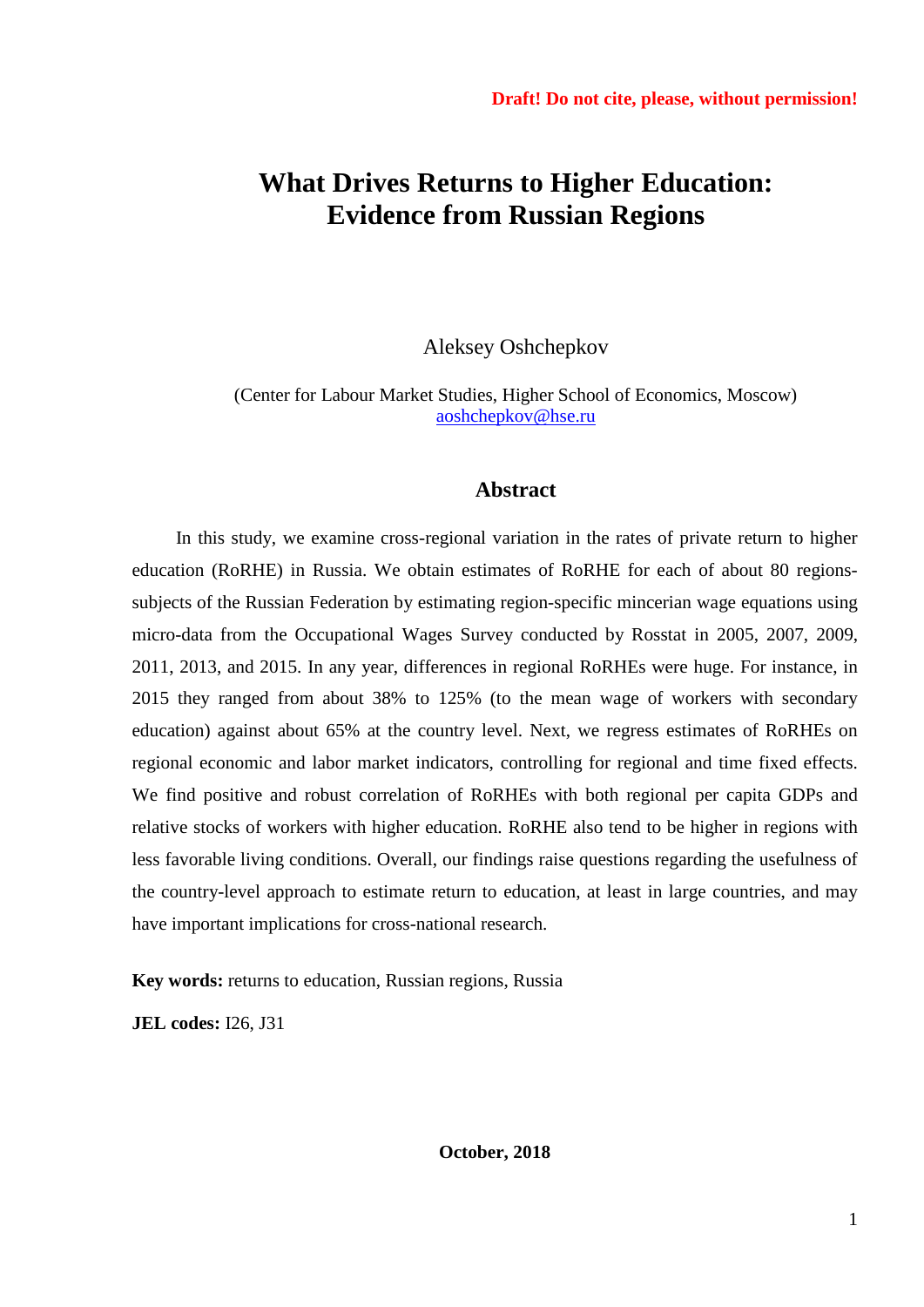# **1. Introduction**

The rate of return to education (RoRE) is an important indicator that guides individuals' and public decisions to invest in education (e.g., OECD, 2017). It also reflects how educational differences between people translate to general earnings and income inequality (Murphy & Welch, 1992). Therefore, it is not surprising that there are dozens of studies estimating RoRE in almost any country around the world. The general empirical fact is that RoREs enormously differ across countries (Card, 2001; Fink, Peet & Fawzi, 2015; Flabbi, Pasternostro & Tiongson, 2008; Harmon, Ooesterbeek & Walker, 2003; Montenegro & Patrinos, 2014; Peracchi, 2006; Psacharopulos & Patrinos, 2004; Trostel, Walker & Wooley, 2002). However, the patterns of this variation as well as factors that drive it have not fully understood yet.

G. Psacharopulos and H. A. Patrinos in an influential series of articles (Psacharopoulos, 1985; 1994; Psacharopulos & Patrinos, 2004) show that RoREs 1) tend to be higher in less developed countries and 2) fall with the level of education. As relatively high RoREs are generally regarded as a sign of underinvestment in education, these results imply that developing countries should invest more in their educational systems and expand enrollment, especially in primary education (Boissiere, 2004). More recent comparative studies, however, establish completely reversed patterns: 1) RoREs are, on average, higher in *developed* countries, and 2) it is *tertiary* education that provides the highest return (see Fink, Peet & Fawzi, 2015; Montenegro & Patrinos, 2014). The most recent up-date by G. Psacharopulos and H. A. Patrinos challenges that evidence in return (Psacharopulos & Patrinos, 2018).

Such inconsistencies between different studies are well expected due to serious methodological problems that inevitably arise in cross-national comparative research (Bennell, 1996). Another important issue is that countries are too heterogeneous objects that differ in many aspects including the level of economic development, technological capabilities, capital and labor market conditions, institutional settings, designs of educational systems, etc. As a result, it is extremely hard to single out any particular factor or group of factors responsible for relatively high or low RoRE. As Trostel, Walker & Wooley (2002) note in their study of RoRE in developed countries, "what may be the most puzzling aspect of the cross-country heterogeneity [in RoRE] is the lack of obvious explanations for it." In the same vein, Fink, Peet  $& Fawzi$ (2015) in the conclusion to their study of RoREs across developing countries note: "While some of the more extreme variations in returns to education are likely related to macro-economic instability, further research will be needed to better understand the sources of variations in the returns to schooling."

In this paper, we examine differences in RoREs between regions of Russia. The analysis of interregional differences in RoREs within one large country is a promising approach that helps to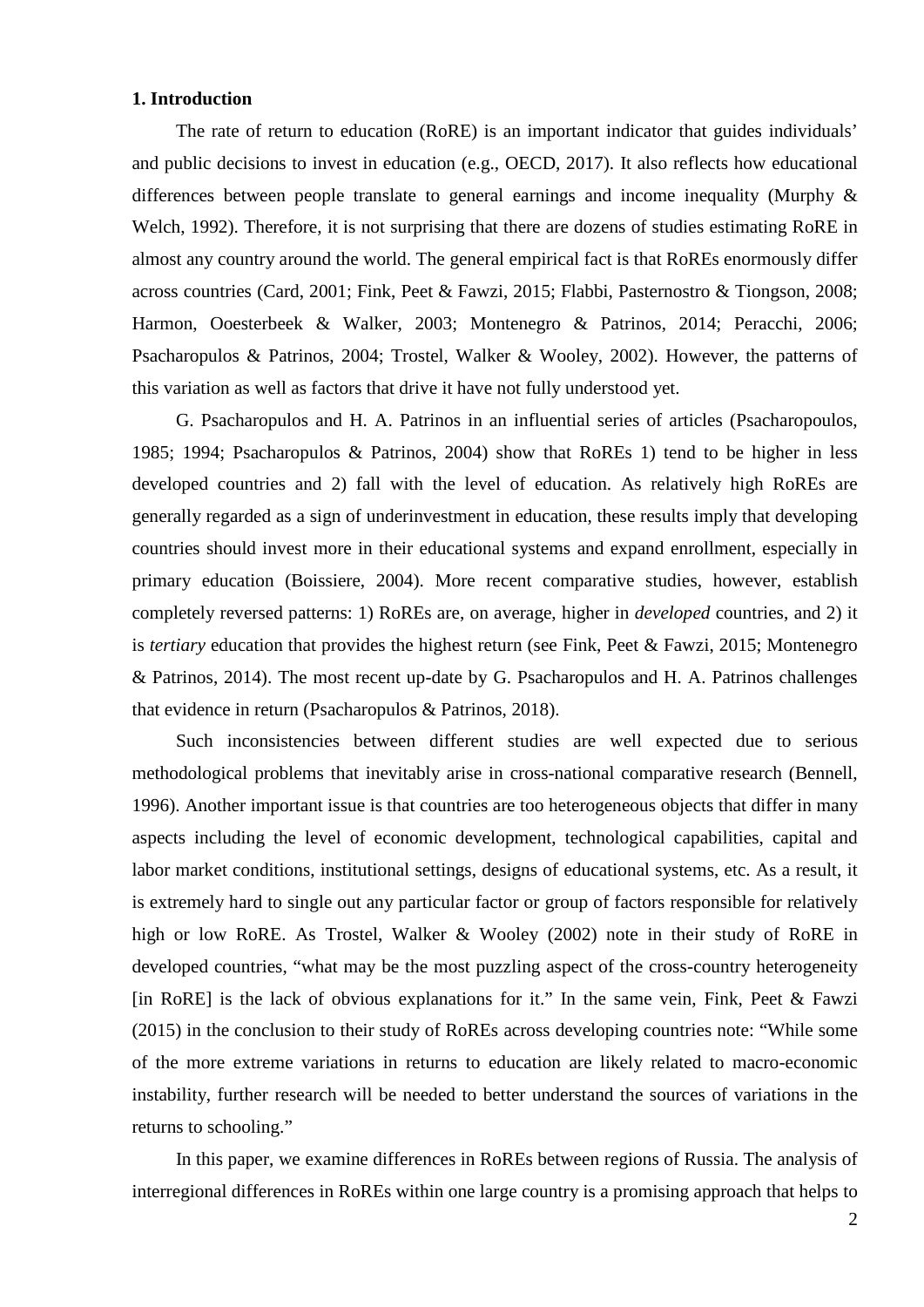overcome the limitations of cross-national research. It allows to control differences in many observed and unobserved characteristics common to all regions (e.g., educational system, national institutions, cultural backgrounds, etc.) and focus on those factors that vary across them (first of all, relative supply of and demand for educated workers). In this regard, Russia is an excellent "laboratory" for such a study as it is a large and extremely regionally heterogeneous country notoriously known by its strong and persistent territorial differences in key socioeconomic and labor market indicators (e.g., Kholodilin, Oshchepkov & Siliverstovs, 2012; Lehmann & Silvagni, 2013; Oshchepkov & Kapelyushnikov, 2015).

There are already a number of studies that estimated RoRE in Russia (see Lukyanova, 2010) but most of them did that exclusively at the country level. We are aware of only one published paper that considered the regional level: Benitez-Silva and Cheidvasser (2007) using the Russian Longitudinal Monitoring Survey (RLMS) data estimated RoREs across 7 Russian Federal districts and separately for two major cities, Moscow and Saint-Petersburg. According to the authors, these two cities as well as the Central Federal district exhibited the lowest RoREs (less than 1 %), while the highest RoRE was observed in Eastern Siberia and Far East (more than 7%). Although these findings were left without explanations, they suggest that RoREs substantially differ across Russian regions and that lower RoREs may be associated with relatively strong supply of educated workers.

In this paper, we estimate RoREs at a more disaggregated level of 78 regions-subjects of the Russian Federation using unique matched employer-employee micro-data from the Occupational Wages Survey (OWS). We use data from six consecutive rounds of OWS (2005, 2007, 2009, 2011, 2013, and 2015) and for each year and each region estimate RoRE using the conventional methodology based on the OLS estimation of mincerian wage equation (Mincer, 1974). We measure education as the highest educational level attained and focus on the return to higher education (RoRHE) taking the complete secondary education as a base. At the second step, we regress obtained estimates of RoRHE on different regional characteristics, taking into account the fact that those returns were estimated with different levels of precision (e.g., Hanushek, 1974; Lewis & Linzer, 2005; Saxonhouse, 1976) and controlling for regional fixed effects.

Our main findings may be summarized as follows. First of all, we find that differences in RoRHEs across Russian regions are really huge. For instance, in 2015 estimating the basic mincerian equation gives returns ranging from about 38% to 125% (to the average wage of workers with the secondary education) against about 65% at the country level. Controlling for industries and ownership leads to somewhat smaller but still substantial variation: from 54% to 127% with 79% at the country level.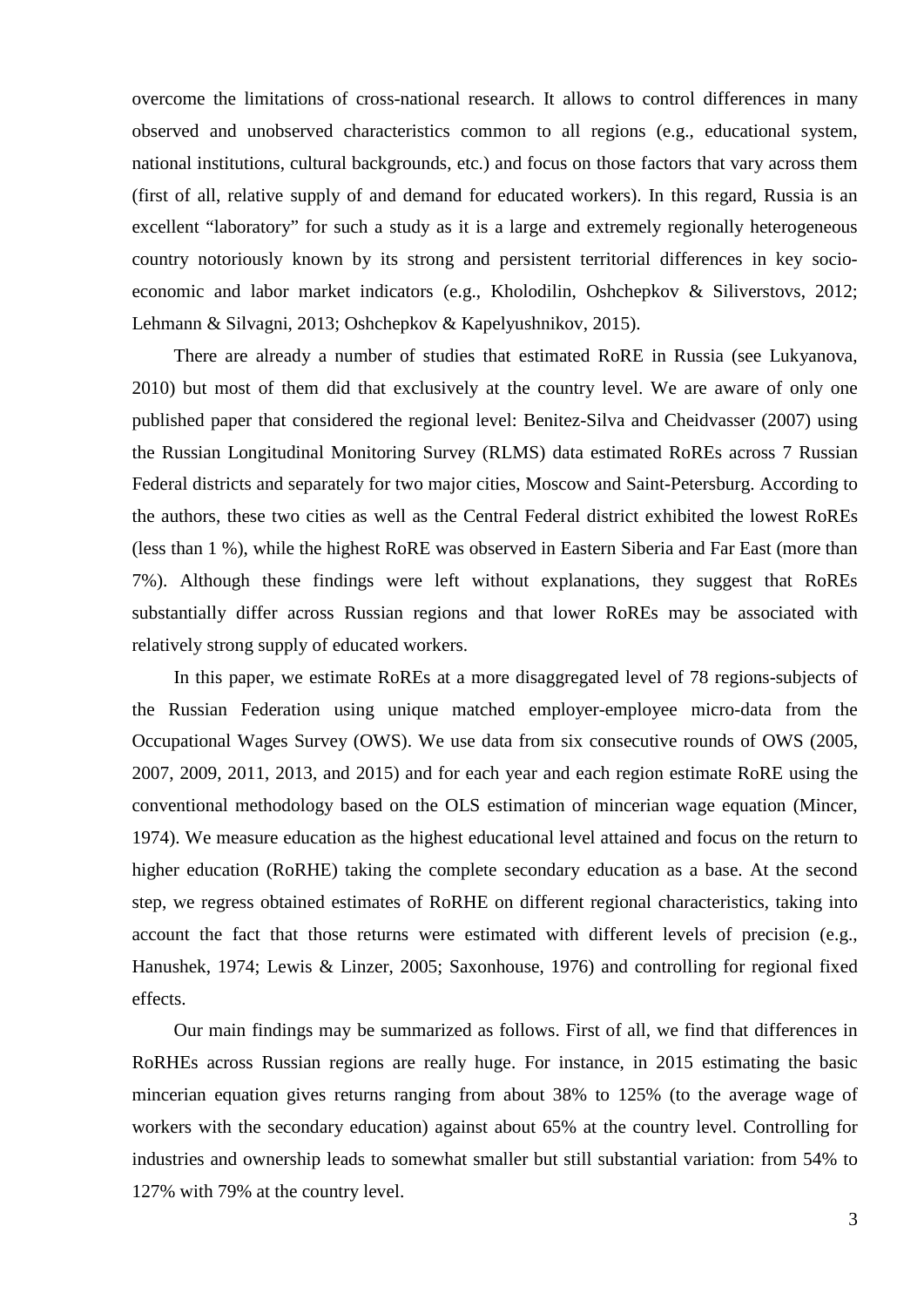Secondly, we reveal a positive and robust correlation of regional RoRHEs not only with demand side factors (regional per cap GDPs) but also with supply side factors (the relative number workers with higher education in the regional labor force), which suggests increasing returns to skilled labor in Russian regions.

At the same time, we find that RoRHEs tend to be higher in regions with less favorable living conditions. However, unlike studies on regional variation in college wage premium in US (e.g., Black et al., 2009; Kim et al., 2009; Moretti, 2013), we do not find any correlation of regional RoRHEs with housing prices but instead find robust negative correlation with life expectancy which may serve as a more appropriate generalized measure of the quality of regional living conditions in a country with the underdeveloped housing market. This result is perfectly in line with existing studies on spatial wage differentials in Russia (Berger, Blomquist & Sabirianova Peter, 2008; Oshchepkov, 2015).

Our findings may provide important insights for cross-national research on RoRE. Thus, they support a view that more developed countries should exhibit higher RoREs (at least to higher education) than the less developed ones. Moreover, they suggest that rising educational attainment should not always lead to declining RoRE and that relatively high RoREs do not obligatory signal the "underinvestment" in education.

At the same time, our results clearly illustrate the extent to which the standard countrylevel approach to estimate RoRE may oversimplify the reality. In the case of Russia, we receive that some regions exhibit RoREs comparable to (or even exceeding) those existing in developed countries, while RoREs in other regions correspond to those typically observed in developing countries. Although Russia, of course, is not a 'representative' country due to its size and strong regional heterogeneity, our findings raise serious concerns regarding the usefulness and substantive interpretation of the estimates of RoRE obtained at the country-level, at least in large and heterogeneous countries. As decisions to invest in obtaining or continuing education are made at the regional or even local level, a high average RoRE at the country level does not guarantee that private investments in education will be equally profitable in all regions. It is even possible that in regions with relatively low RoRE investments in education will be less profitable than investments in alternative options. In this regard, estimating RoRE at the regional level seems to be an important extension of the standard country-level approach.

The rest of the paper is organized as follows. In the second section, we discuss a general theoretical framework to analyze differences in RoREs. In the third section, we describe our data and methodology. In the fourth section, we present and discuss our main empirical findings. In the last section, we draw general conclusions.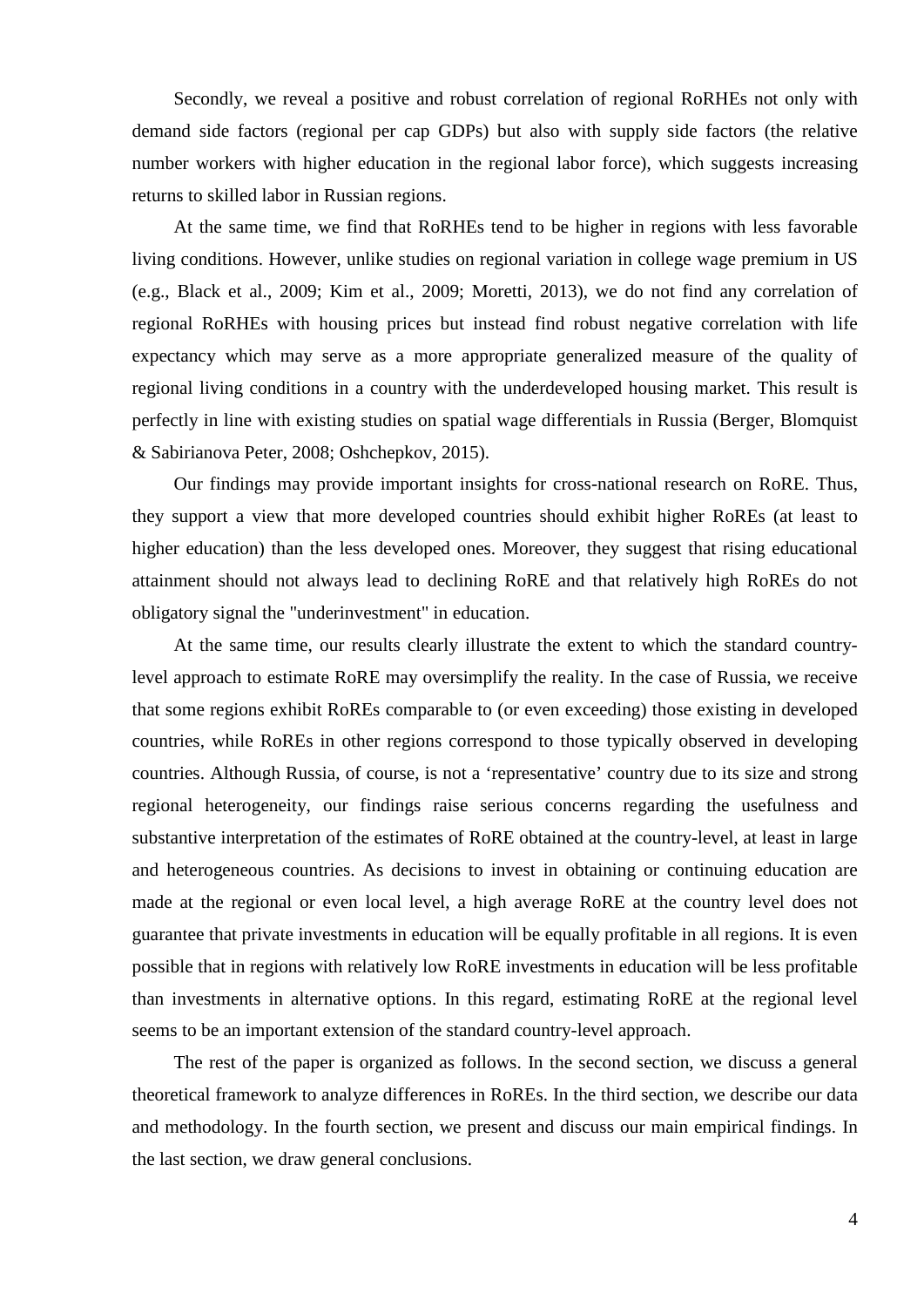## **2. Theoretical background**

There are two different but related theoretical frameworks that were implicitly or explicitly used in the literature to explain differences in RoREs across countries or regions. The first one is based on the classic supply-demand model of the labor market that implies that the wage level increases (decreases) either due to growing (shortening) labor demand or due to contracting (growing) labor supply or due to both. If we consider two distinct labor markets, one is for moreeducated workers and the other one for less-education workers, then the wage gap between them (which is strongly related to RoRE) should increase either when demand for more-educated workers increases more than demand for less-educated worker or when supply of the moreeducated workers decreases more than supply of less-educated workers, or when both these changes take place. As Goldin and Katz (2008) show, this simple relative labor supply-labor demand framework (rLS-LD henceforth) is very powerful in explaining the evolution of college wage premium in USA during the 20th century (see also Katz & Murphy, 1992).

Adapting this simple and intuitive framework to the analysis of differences in RoREs *across* countries (or regions), one may expect that RoRE in one country will be higher than RoRE in another country either due to stronger relative demand for more-educated workers or due to weaker relative supply of educated labor, or due to both. Most cross-national studies of RoREs had exactly this expectation in mind when estimating correlations of RoREs with countries' per capita incomes and mean levels of education (e.g., Jain, 2001; Montenegro & Patrinos, 2014; Trostel, Walker & Wooley, 2002).

The second framework that is often used to analyze differences in RoREs across regions stems from the theory of equalizing differences (Rosen, 1987). A seminal work by Roback (1982) provides strong theoretical rationale for the fact that regions with relatively less favorable living conditions exhibit higher wage levels than regions with relatively more favorable conditions. Higher wages are aimed to compensate for regional disamenities and, as a result, workers in less favorable regions achieve the same utility level as workers in more favorable regions. Such a framework was further developed by Roback (1988) (also see Beeson, 1991) to allow different types of labor, in particular skilled and unskilled. As skilled workers have lower mobility costs and higher propensity to migrate than unskilled (Greenwood, 1997; Lkhagavasuren, 2014; Machin et al., 2012; Malamud & Wozniak, 2012), they are able to find regions with a better wage-(dis)amenity combination and thus receive higher wage compensations for regional disamenities than unskilled workers. As a result, the wage ratio between skilled and unskilled workers should be higher in less attractive regions than in the more attractive ones. On the other side, in regions with more pleasant conditions this ratio should be lower as skilled workers are richer and thus they are ready to spent more money on amenities

5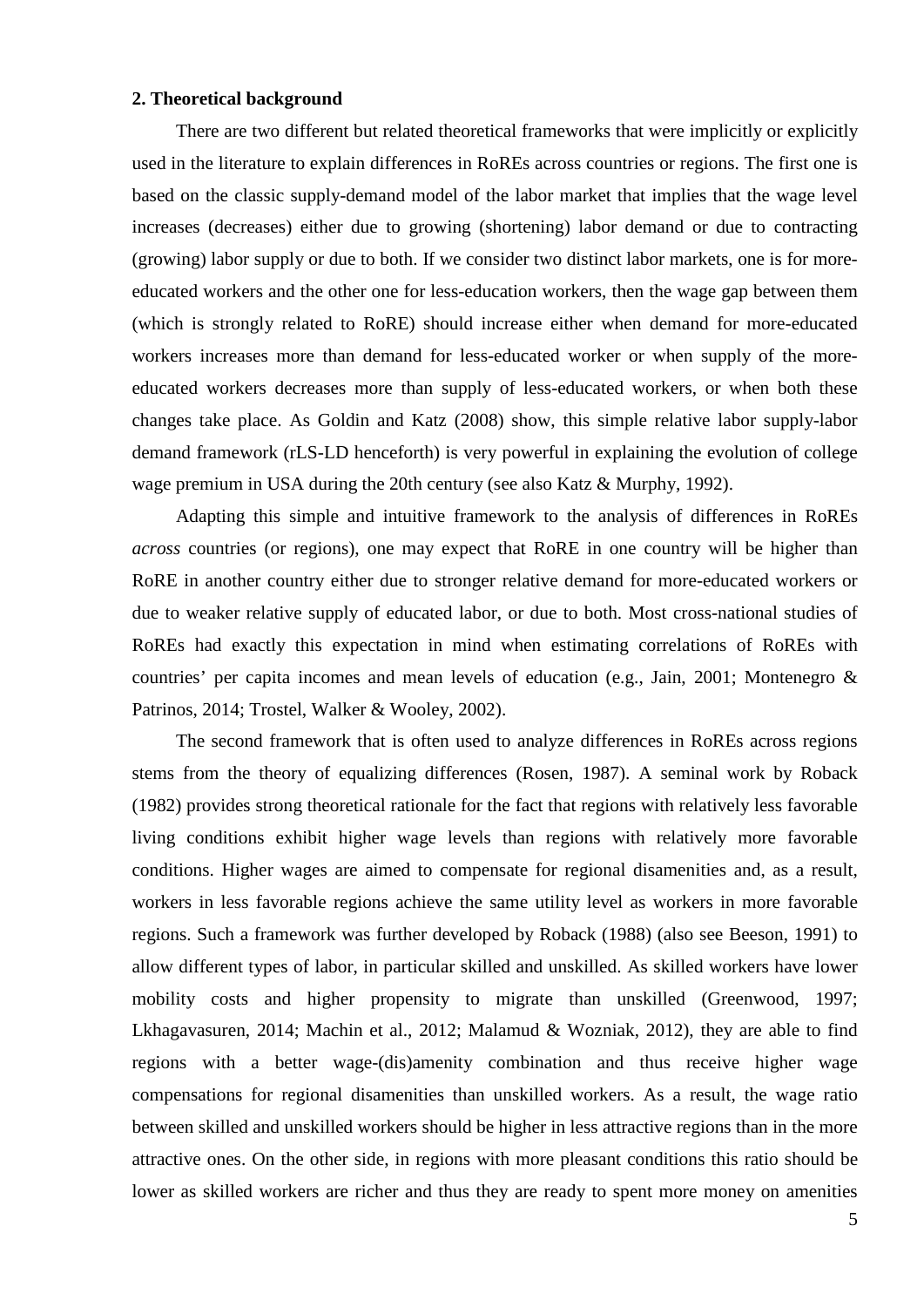which are normal or luxury goods (the so-called income elasticity hypothesis, IEH, see Broxterman & Yezer, 2015; Kim et al., 2009). Moreover, as regional (dis)amenities tend to capitalize in housing prices, the wage gap between skilled and unskilled workers should be lower in high-price regions (Black et al., 2009; Moretti, 2013).

It is worth to mention that these two frameworks have both differences and similarities. First of all, the compensating wage differentials framework (CWD henceforth) is basically a labor supply framework which is focused on the labor supply side and considers regional labor demand factors and shocks as short-run disturbing factors. In this regard, the rLS-LD framework is more general as it considers labor demand as an equal (and often a leading) 'partner' of the labor supply.

Secondly, a more substantive difference between these frameworks, which becomes more evident when one applies them to analyze differences in RoRE between regions within a country, concerns their assumptions on migration. While CWD generally proceeds from the assumption of 'absolute migration' (zero migration costs and no barriers for migration, for both skilled and unskilled workers), rLS-LD, in contrast, need to assume impediments to labor mobility, as only in this case regional differences in relative labor supply and demand may explain differences in RoREs in the long run.

Thirdly, both theoretical frameworks, at least in their original formulations, have an important limitation: they assume diminishing returns to scale, for both skilled and unskilled labor. While CWD assumes that migration raises the wage level in the sending regions and decreases it in the receiving region, rLS-LD assumes that rising relative labor supply leads to lower wage level. While in the case of unskilled labor this assumption seems to be innocent, in the case of skilled labor it may be wrong and misleading. Large literature indicates that moreeducated / skilled labor may exhibit non-diminishing or even increasing returns to scale as its concentration may generate positive externalities (e.g., see review by Moretti, 2004) which may increase productivity and thus not allow wages to fall and may even lead them to rise. This should be taken into account when applying both frameworks in empirical research.

## **3. Data and Methodology**

## **3.1 Data**

#### *OWS micro-data*

To estimate region-specific returns to higher education in Russia we use a unique set of matched employer-employee micro-data from the Occupational Wages Survey (OWS). This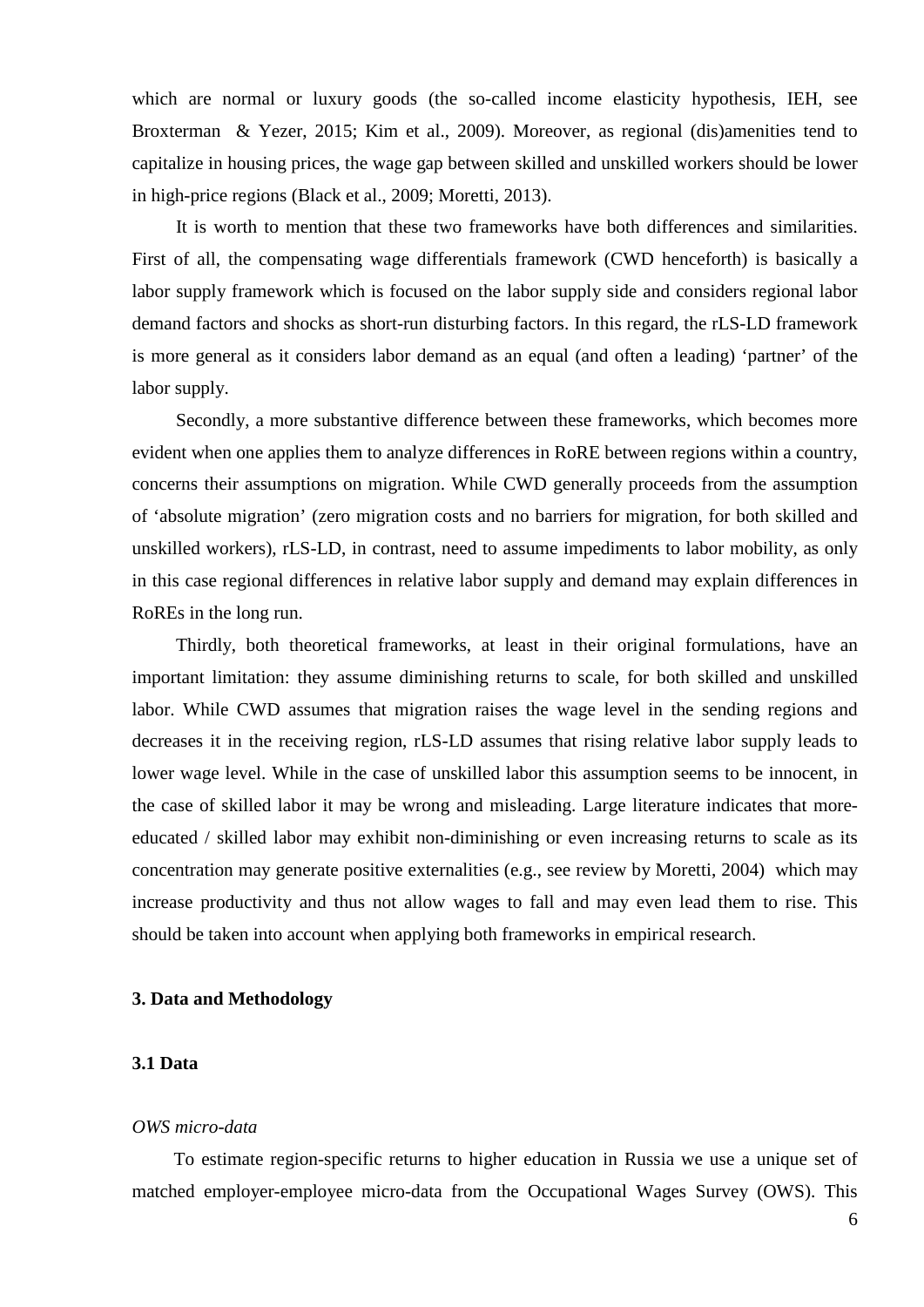survey is regularly held by the Russian Federal Statistical Agency (Rosstat) starting from 2005 one time in two years, in October. In our study we use data from six consecutive surveys of OWS (2005, 2007, 2009, 2011, 2013, and 2015).

OWS is a sample survey of employees working at large and medium Russian enterprises (having more than 15 employees) that regularly submit statistical information to the Rosstat. Almost all branches of the economy are covered except state administration, agriculture with fishery, and financial sector. The survey is representative for the whole country and for all its regions. The total number of Russian employees covered in one round exceeds 700,000; the average number of employees in a region reaches 10,000, while the minimum number exceeds 1,500 employees. Therefore, the size of regional sub-samples of OWS is far greater than that of RLMS, while for some regions the OWS sample size is comparable to the size of the *whole*  RLMS sample.

OWS has the following design. At the first step, the complete list of enterprises (population) that have to submit economic and labor statistics to the Rosstat is formed separately for each Russian region. Further, each regional population of the enterprises is divided into two stratums. The first stratum includes the largest enterprises with more than 2000 employees, which are surveyed in a continuous mode. The second stratum that includes all other enterprises is stratified further by two qualitative attributes –the type of economic activity (40 stratums) and the type of ownership (2 stratums: public and private) - and one quantitative attribute –the average number of employees (no more than 6 stratums are distinguished). Then regional samples of enterprises are formed by random selection, independently from other regional samples. Finally, each enterprise selected to a regional sample selects employees to be covered by the survey. This selection is carried out randomly from the full list of employees who worked full-time and received wages in October in the reference year. The number of selected employees is proportional to the size of the enterprise.

This design implies that a relatively small number of observations in some regions does not imply large sampling errors as the population of enterprises is formed separately for each region. Another important advantage of OWS compared to population surveys is that it provides data from enterprise statistics which contain more accurate information on employees' characteristics including wages and suffers less from the under-representation of high-wage workers. The key differences between OWS and widely used in Russia population survey RLMS are summarized in Table 1.

A limitation of OWS compared to RLMS is that the former covers only large and medium enterprises and excludes three sectors: agriculture, public administration (including police and military forces), and finance. Therefore, one should be very careful in extending estimation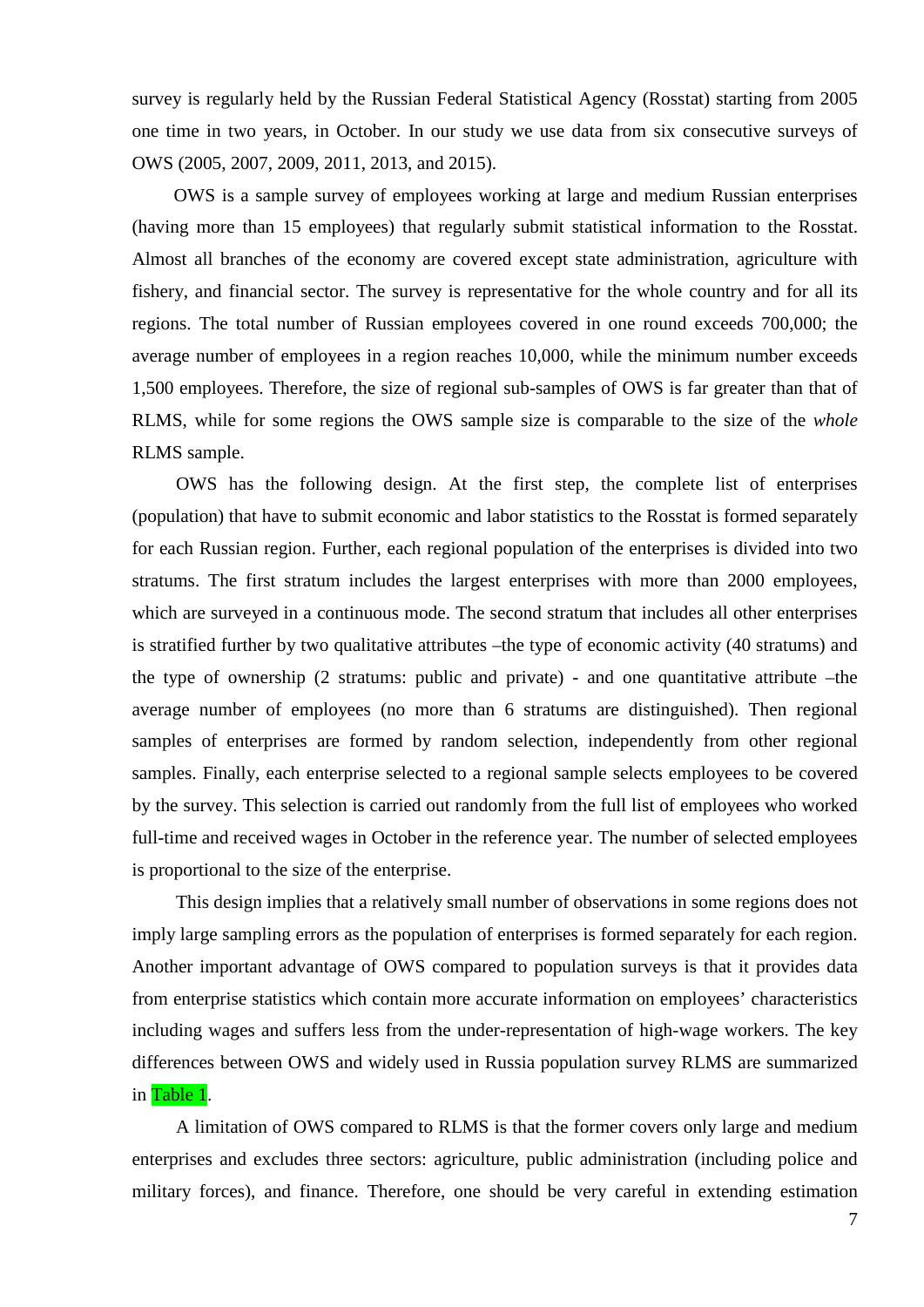results obtained using OWS to a regional labor markets as a whole, especially in regions where omitted industries represent a significant share of employment. It may be expected that omitting agriculture and finance leads to the underestimation of returns to education in all regions, as these two sectors represent bottom and top part of wage distribution in Russia, respectively. The question is, however, whether and to what extent this downward bias differs across regions. (In order to shed some light on this issue, we made a special empirical exercise. Its results suggest that omitting these sectors practically does not affect the ranking of regions by the rate of return and almost do not reduce the overall scale of the interregional differences in returns.).

Another feature of OWS is that employees' education is measured as the highest educational level attained. On the one hand, this complicates comparisons with studies that measure education in years. On the other hand, measuring education in levels looks more appropriate as individuals usually make decisions concerning levels of education but not years of education. Additionally, OWS data contain rich information on employees' socio-demographic and employment characteristics including age, gender, tenure, industry, occupation, enterprise size, and ownership type.

# *Aggregated regional-level data*

At the second step of our analysis, we match regional returns to higher education estimated at the previous step with regional characteristics taken from the aggregated regional statistics collected by Rosstat (different issues of the yearbook "Regioni Rossii").

To measure the strength of regional demand for workers with higher education we use regional GDP per capita adjusted for price changes using regional indices of physical volume.

To measure the strength of relative supply of educated workers we use the ratio between the share of workers with higher education and the share of workers with secondary education in the regional labor force. Both shares are derived from Russian LFS.

Following studies on US (e.g., Black et al., 2009), we measure the relative level of (dis)amenities in Russia's regions using mean housing prices. However, as the Russian housing market is less developed and efficient than the US one, regional (dis)amenities may be not fully capitalized into housing prices, and thus cross-regional differentials in mean housing prices may poorly reflect differences in (dis)amenities. Moreover, a mean regional price may poorly represent regional housing prices due to the strong heterogeneity *within* Russian regions. Taking these considerations into account we also try three alternative generalized indicators of regional attractiveness: net migration rate (difference between in- and out-migration divided by the regional population), life expectancy at birth, and infant mortality rate. All these measures are taken from Rosstat. Descriptive statistics for all regional-level variables used in our study is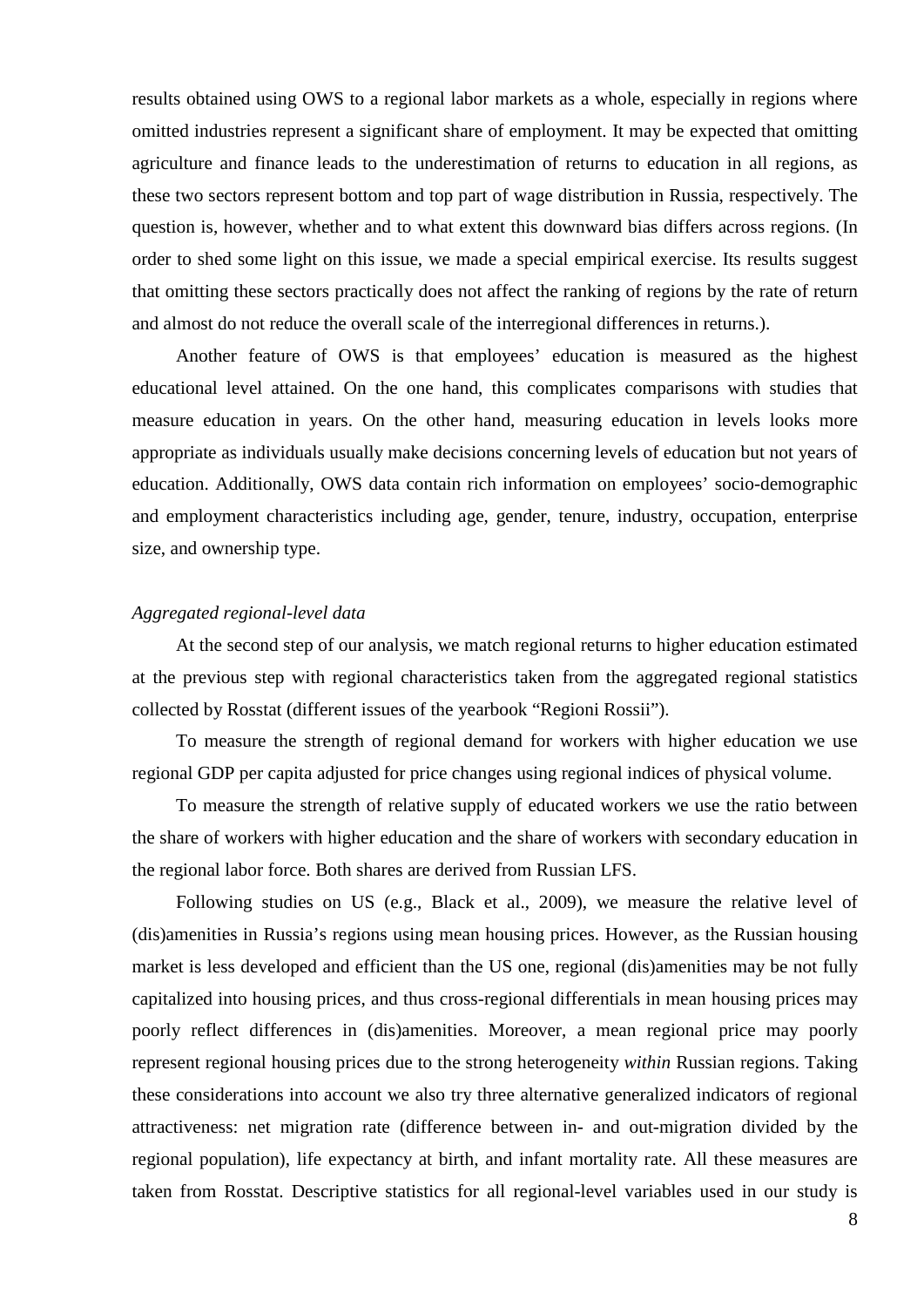#### **3.2. Methodology**

Our empirical strategy consists of two steps. At the first step, for each year and region we estimate returns to higher education using the standard methodology based on the OLS estimation of a mincer-type wage equation (Mincer, 1974). We estimate two its specifications: basic and extended. The basic specification is:

$$
Ln(W) = \alpha + \beta * Education + \gamma 1 * Exp + \gamma 2 * Exp^{2} + \gamma 3 * Gender + \gamma 4 * Ln(Hours) + \varepsilon (1)
$$

where  $Ln(W)$  is ln of wage; *Education* reflects the highest level of education attained; *Exp* is worker's total labor market experience; Gender is dummy for gender; Hours is hours worked in the reference period;  $\beta$ ,  $\gamma$ *l*,  $\gamma$ *2*,  $\gamma$ <sub>3</sub> and  $\gamma$ <sub>4</sub> are the corresponding slope coefficients to estimate; *α* is a constant term; *ε*is randomly and normally distributed errors.

Originally, J. Mincer measured education in years and estimated this equation only for annual earnings of men (Mincer, 1974). However, in hundreds of subsequent studies this equation has been estimated both separately and together for men and women; for hourly, weakly, and monthly earnings; and for education measured both in years spent and in levels (Heckman et al., 2003).

Measuring Education in levels has some advantages while keeping necessary connection with the theory of human capital. Firstly, the length of formal education is usually discrete. For example, in Russia, the existence of diploma of higher education means minimum 4 year of education spent at the university, while fewer years spent means the absence of diploma. Secondly, returns to an extra year of schooling is usually not the same at different levels of education (the so-called «sheepskin effect», e.g., Jaeger & Marianne, 1996).

We distinguish six levels of education: 1) higher and postgraduate education, 2) undergraduate, 3) vocational, 4) basic vocational, 5) complete secondary and 6) primary and below.<sup>[1](#page-8-0)</sup> We are interested in the coefficient at higher education and take the workers with complete secondary education as a reference group. Therefore, the coefficient at higher education reflects the return to obtaining higher education in terms of the mean wage of workers having secondary education. Often, this coefficient is interpreted in terms of a percentage difference between mean wages of workers in the focus and reference group, relative to the mean wage of workers of the reference group (Halvorsen & Palmquist, 1980).:

<span id="page-8-0"></span> $1$  Originally, OWS distinguishes between primary education and no primary education. However, as the latter group is very small, we combine it with the primary education group.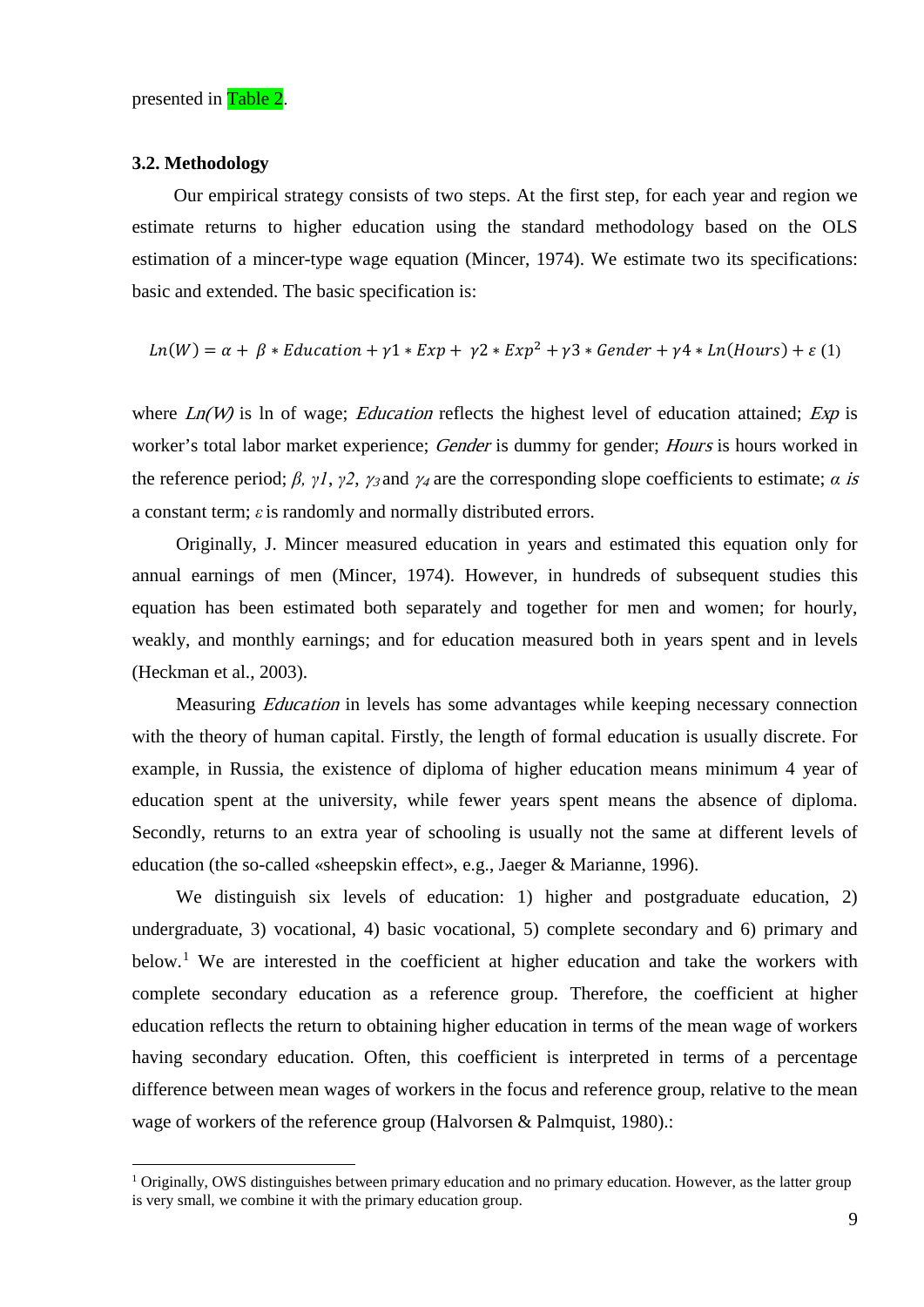$$
(e^{\beta}-1) * 100\% = \left(\frac{w_h}{w_s} - 1\right) * 100\% = \frac{w_h - w_s}{w_h} * 100\% \quad (2),
$$

where  $\beta$  is the estimate of coefficient at the higher education; W<sub>h</sub> and Ws are average earnings of workers with higher and secondary education, respectively. The problem with Equation 2, however, is that  $\beta$  is not known and have to be estimated. A modification that reduces possible bias is ( $e^{\beta-\frac{1}{2}Var(\beta)}-1$ ), where  $Var(\beta)$  is an estimate of the variance of  $\beta$ , was suggested by Kennedy (1981). And although such an estimate is still not unbiased, the size of bias is not large (Giles, 1982; van Garderen and Shah, 2002).

We also estimate an extended version of Equation 1 that additionally includes ownership type and industry controls:

$$
Ln(W) = \alpha + \beta * Education + \gamma 1 * Exp + \gamma 2 * Exp^{2} + \gamma 3 * Gender + \gamma 4 * Ln(Hours) + \gamma 5 * Ownership + \gamma 6 * Industry + \varepsilon (3),
$$

where *Ownership* is a dummy for state/private ownership of the enterprise and *Industry* reflects the industry of the enterprise (distinguished at the 1-st level of NACE).

At the second step, we regress obtained estimates of returns to higher education β on regional-level characteristics (RC):

$$
\beta = \alpha + \mu * RC + \varepsilon (4)
$$

To take into account the fact that dependent variables in Equation 4 were estimated at the first step with different level of precision, we estimate this equation using WLS (e.g., Hanushek, 1974; Lewis & Linzer, 2005; Saxonhouse, 1976).

## 4. Results

#### **4.1. Returns to higher education across Russian regions**

In 2015, estimating our basic wage equation (Equation 1) for the country as a whole produces the coefficient at higher education equal to 0.539, which corresponds to about 71% rate of return to higher education (relative to the average wage of workers with complete secondary education). Adding regional dummies only slightly reduces the size of return to 64.7%. Estimating Equation 1 separately for each region yields very different estimates. Fig.1 presents regional point estimates in descending order together with the boundaries of the 95% confidence intervals. Regional estimates of returns range from 0.32 in the Republic of Mordovia to 0.81 in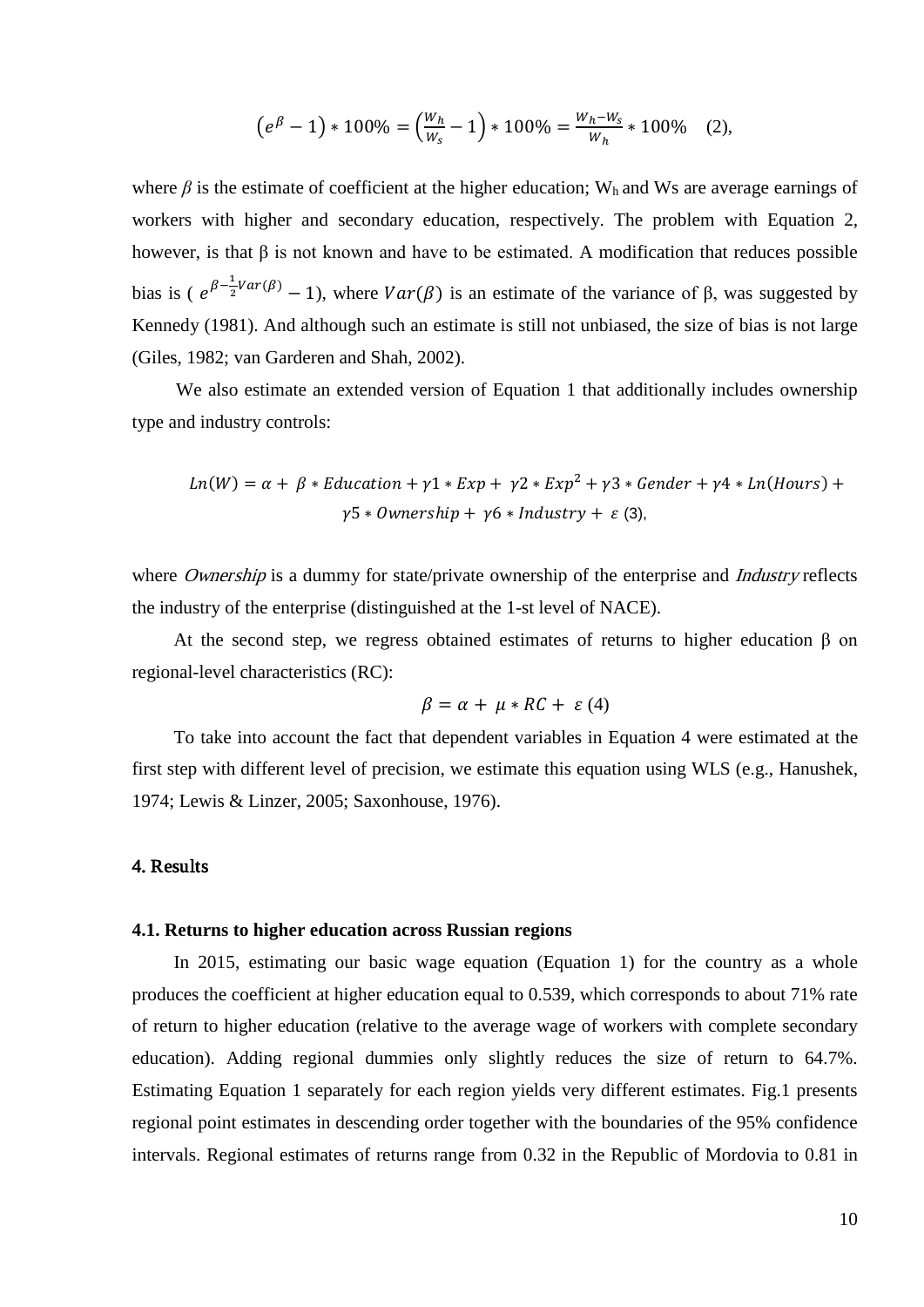the Tyva Republic, i.e., from about 38% to 125%. Fig.1 clearly demonstrates that these differences are statistically significant.

Estimating extended Equation 3 for the whole country yields the coefficient at the higher education equal to 0.596, which corresponds to 81.4% return to higher education. Therefore, controlling for the enterprise's ownership type and industry gives higher estimate of the return. This is not surprising as much of the university degree holders in Russia are concentrated in public sector. As in the basic specification, controlling for regional dummies slightly reduces the return from 81.4 to 78.9%. The variation in regional returns obtained from the extended equation is also huge. Fig.2 presents regional point estimates in descending order. The outsider is again the Republic of Mordovia with the rate of return equal to 0.43 (54%) and the leader is again the Tyva Republic with 0.82 (127%). In five regions including Tyva the return exceeds 100%, i.e., in these regions workers with higher education diploma receive two times higher wages than workers having only secondary education.

Overall, basic and extended wage equations produce remarkably similar rankings of Russian regions by RoRHE. Aside the Mordovia Republic among stable outsiders (bottom 10 regions in both rankings) are the Buryatia Republic, Belgorodsaya oblast', Kurskaya oblast', Tambovskaya oblast', Kaliningradlkaya oblast', and Tul'skaya obalst'. The positions of leaders are even more stable: 8 regions – the Tyva republic, the Dagestan Republic, Chukotka autonomous district, Sakhalinskaya oblast', Magadanskaya oblast', the Republic of Ingushetia, Zabaikal'skiy krai, Vologodkaya oblast', and the Altai republic - are among top 10 regions in both rankings. The correlation between two rankings is 0.93. Moscow and St. Petersburg are located at the 15th and 25th place, respectively, in the ranking based on basic wage equation and on the 31th and 37th place in the ranking based on the equation controlling for ownership type and industry.

Fig.3. presents regional returns to education (derived from the extended equation) on the map. It shows that regions with relatively low RoRHEs are concentrated in the European part of Russia, namely in the Central Federal District and neighboring with them regions of the South Federal District. At the same time, regions with relatively high returns tend to be located in the Urals (Permski krai, Sverdlovskaya oblast', Kurganskaya oblast', the Republic of Bashkiria), Siberia (especially in the South Siberia: the Tyva Republic, Zabaikalski krai, Irkutskaya oblast', the Altai Republic), Far East (Chukotka, Magadanskaya oblast', Khabarovski krai) and also in the North Caucasus (the Republics of Ingushetia, Dagestan, and Kalmykia).

It is worth to mention that our estimates of the return to higher education are substantially higher than estimates usually obtained using the RLMS data. One may expect that this difference in returns results from differences in sample composition between OWS and RLMS (remember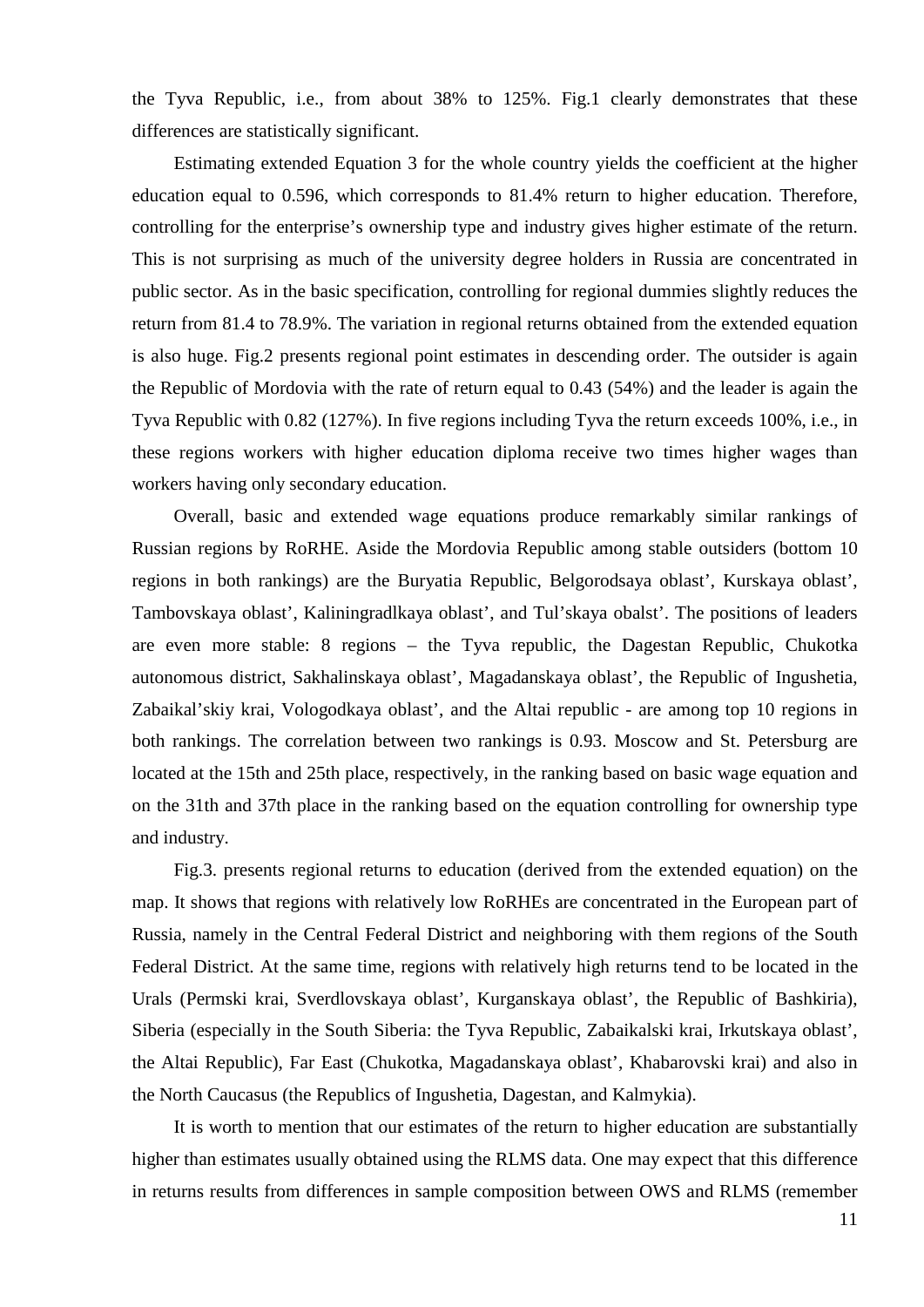Table 1). Our additional exercise shows that making RLMS sample more similar to the OWS sample - by excluding enterprises with less than 15 people and belonging to industries not covered by OWS (agriculture, state administration and military, and financial sector) - makes RLMS estimates closer to the OWS ones. Taking into account that OWS data are derived from enterprise statistics and are regionally representative, the estimates of regional RoRHEs using these data seem to us more reliable than the estimates using RLMS, at least for the formal sector.

## *Dynamics*

Fig.4 shows the dynamics of country-level estimates of returns to higher education from 2005 to 2015. Estimates derived from the basic specification slightly increase over time. On the contrary, estimates derived from the extended specification exhibit a declining trend. As a result, the gap between these two estimates shortens. A possible reason behind this trend is decreasing public-private wage gap due to large minimum wage increases and implementation of the socalled "May presidential decrees" (e.g., Gimpelson et al., 2015). Declining public-private wage gap means that the concentration of highly educated workers in the public sector less understates the overall rate of return to higher education.

Were these country-level trends in RoRHE homogenous across Russian regions? Fig.5 juxtaposes coefficients at the higher education obtained in 2005 with those obtained in 2015 across all regions. In the majority of Russian regions (64 out of 78) RoRHEs declined, similar to the changes occurred at the country-level. The largest decline in RoRHE took place in the Republic of Adygeya where it dropped from 138% to 71%. At the same time, in 14 out of 78 regions the rate of return has increased. The largest increase happened in Saint-Petersburg where the return jumped from 57% to 78.6%. The strong and negative correlation (-0.71) between the change in return from 2005 and 2015 and the level of return in 2005 implies that in initially highreturn regions the return has declined more than in initially low-returns regions. In order words, in the period from 2005 to 2015 Russian regions converged in RoRHEs (beta-convergence). A similar impression of convergence (sigma-convergence) gives the dynamics of regional variation in returns in time (see Fig.6).

### **4.2. What drives returns to higher education?**

In this section we present and discuss empirical results of the second step of our analysis where estimated regional RoRHEs are regressed on regional-level characteristics. We begin with results on regional characteristics suggested by the relative labor supply-labor demand framework. As Table 3 shows, returns obtained from basic mincerian equation (Equation 1) are positively related to both regional GDPs per capita and to the relative stock of workers with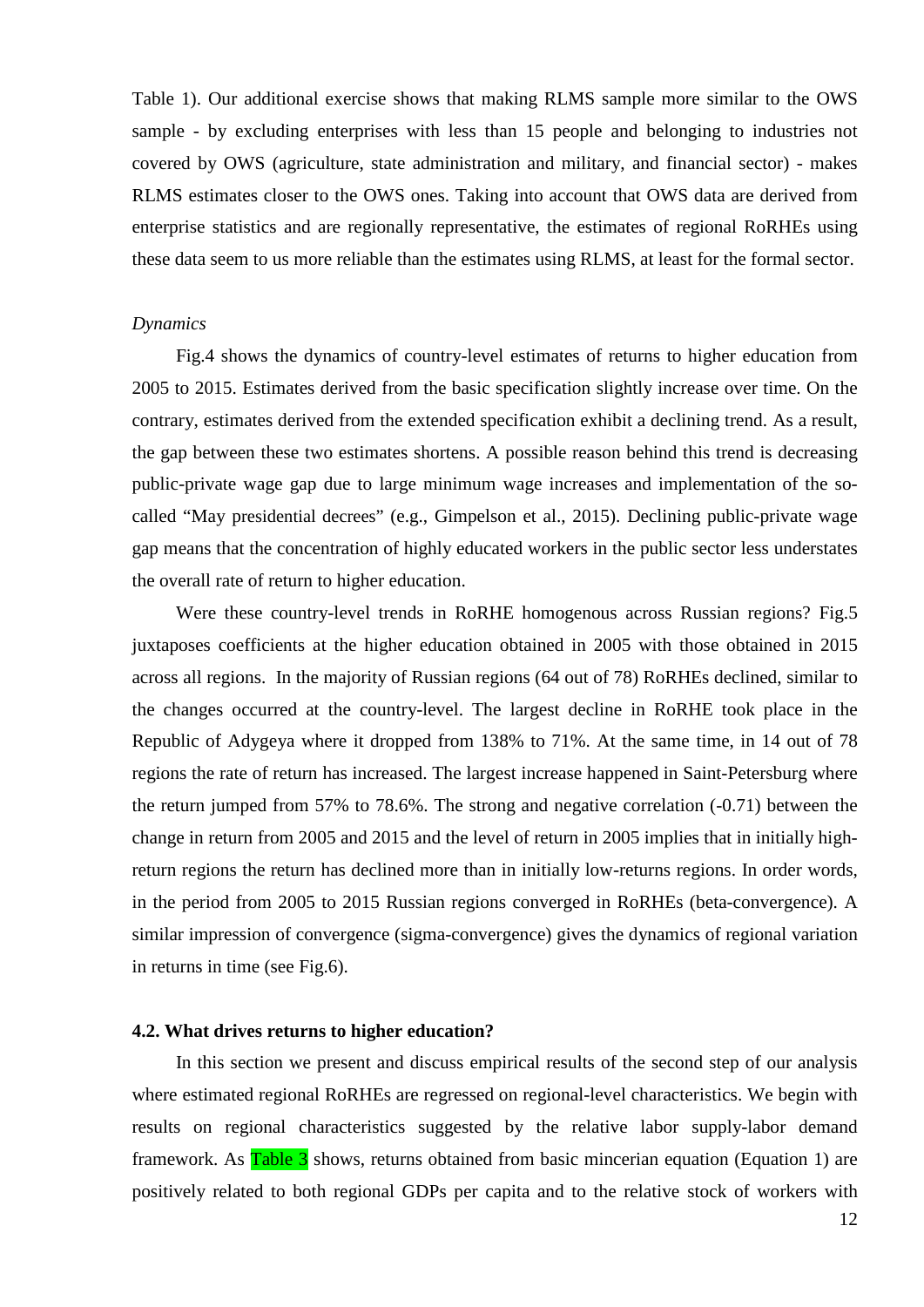higher education. When returns obtained from the extended specification (Equation 3) are used as dependent variables, regional GRP per capita become insignificant. This is not surprising as regional GRP is strongly related to the regional economic structure, while returns from extended equation are already adjusted for this factor. The positive relationship between return to higher education and the relative stock of workers with higher education suggest positive externalities from skilled labor.

Next, we evaluated the relationship between regional RoRHEs and regional characteristics suggested by the compensating differences framework. Contrary to studies on US, we do not find regional returns are related to mean housing prices (see  $Table 4$ ). Either regional (dis)amenities are poorly capitalized in housing prices due to inefficient and underdeveloped housing market, or the mean regional housing price is a poor indicator of regional housing prices. [2](#page-12-0) All alternative generalized indicators of regional (dis)amenities except life expectancy are also insignificant, while life expectancy is positively related to regional RoRHEs, which, at first glance, completely contradicts the expectations of the theory of compensating differences.

However, to interpret this result appropriately one should remember that our regressions control for regional fixed effects which include, among other factors, fixed regional (dis)amenities related to regional geography and climate (e.g., mean temperature, sunny days, precipitation, proximity to the sea, etc.). If regions with less favorable geo-climatic conditions exhibit lower life expectancy (which is arguably true in the Russia case), then controlling for these conditions raises estimated coefficient at life expectancy. Estimation results without regional fixed effected (see  $Table 5$ ) confirm this logic: not only life expectancy but also two other measures of regional attractiveness for living – infant mortality and net migration rates – become statistically significant and have expected signs.

Finally, we estimated a specification that combines regional characteristics suggested by both theoretical frameworks. As **Table** 6 shows, when returns from the basic equation are used as dependent variables, all factors - regional GDP per capita, H-to-S ratio, and life expectancy keep their statistical significance and positive association with returns. When returns from the basic equation are used, regional GDP per capita expectedly loses its statistical significance, while two other factors keep their significance and sign.

# **5. Summary and Conclusion**

<span id="page-12-0"></span> $2$  It also possible that rent prices may serve as a better indicator of regional level amenities than housing prices (see Winters, 2009) but, unfortunately, cross-regional data on these prices are not available in Russia.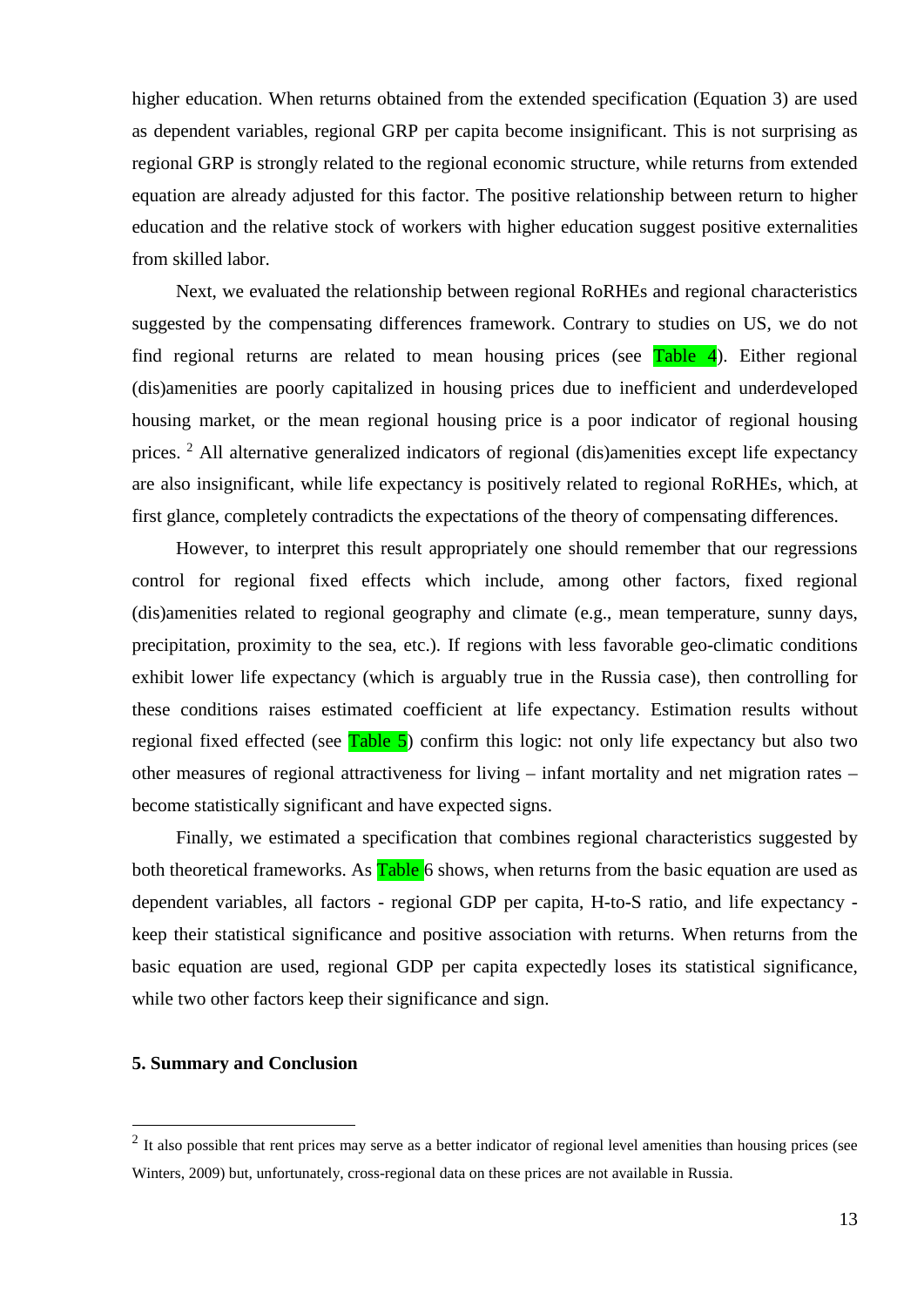In this paper, we first estimated returns to higher education in Russia at the level of 78 regions – subject of the Russian Federation. We found that regional variation in returns is very substantial: estimates range from 40%-50% to 125%, while the return estimated at the country level is about 70-80%. Such a regional variation calls into question the standard country-level approach to estimate returns to education which appears to be, at a minimum, not informative, or, at most, misleading.

At the second step, we regressed region-specific estimates of returns on a few regionallevel characteristics. We found that both demand and supply factors are responsible for the regional variation in returns to higher education in Russia. An interesting result here is that the regional rate of return is positively related to the relative stock of educated workers in the region, which suggests that skilled labor supply creates positive externalities. Another finding is that regional rate of returns to higher education are negatively related to regional (dis)amenities level measured through life expectancy in the region, which is in line with the theory of compensating differences framework and existing studies on Russia.

Overall, our findings illustrate the extent to which country-level approach may mask and oversimplify the reality and may have implications for studies trying to understand factors driving variation in returns to education across different countries.

.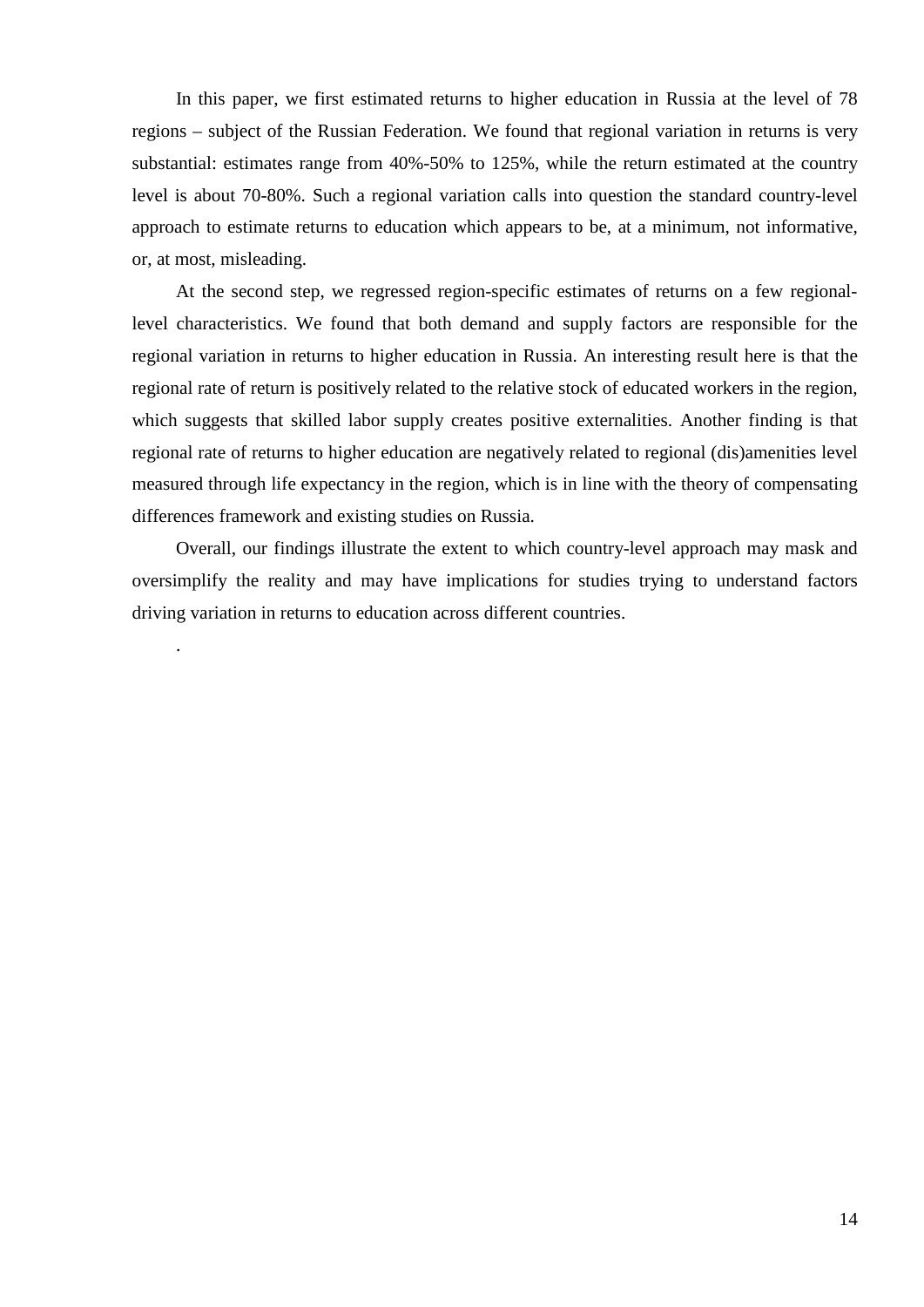1. Beeson P. (1991). Amenities and Regional Differences in Returns to Worker Characteristics. *Journal of Urban Economics*, 31(2), 224–241.

2. Benitez-Silva H., Cheidvasser S. (2007). The Educated Russian's Curse: Returns to Education in the Russian Federation during the 1990s. *Labour,* 21(1), 1–41.

3. Bennel, P. (1996). Rates of Return to Education: Does the Conventional Pattern Prevail in sub-Saharan Africa? *World Development*, 24(1), 183-199.

4. Berger M., Blomquist G., & Sabirianova Peter K. (2008). Compensating Differentials in Emerging Labor and Housing Markets: Estimates of Quality of Life in Russian Cities. *Journal of Urban Economics*, 6(1), 25–55.

5. Black D., Kolesnikova N., & Taylor L. (2009). Earnings Functions When Wages and Prices Vary by Location. *Journal of Labor Economics*, 27(1). 21–47.

6. Boissiere M. (2004). Rationale for Public Investments in Primary Education in Developing Countries. Background Paper for the Evaluation of the World Bank's Support to Primary Education, Washington D.C.: World Bank.

7. Broxterman D., & A. Yezer (2015). Why does skill intensity vary across cities? The role of housing cost *Regional Science and Urban Economics*, 55, 14-27.

8. Card, D. (2001). Estimating the return to schooling: Progress on some persistent econometric problems. *Econometrica,* 69(5), 1127-1160.

9. Dahl G. (2002). Mobility and the Return to Education: Testing a Roy Model with Multiple Markets. *Econometrica*, 70(6), 2367–2420.

10. Fink G., E. Peet & W. Fawzi (2015). Returns to Education in Developing Countries: Evidence from the Living Standards and Measurement Surveys. *Economics of Education Review*, 49, 69-90.

11. Flabbi L., Pasternostro S., & Tiongson E. (2008). Returns to Education in the Economic Transition: A Systematic Assessment Using Comparable Data. *Economics of Education Review*. 27(6), 724–740.

12. Gimpelson V, Kapelyushnikov R., & Oshchepkov A. (2016). Return to Tenure Revisited, *HSE Economic Journal*, 20(4), 553-587.

13. Gimpelson V, Lukyanova A., & A. Sharunina (2015). Estimating the Pubic-Private Wage Gap in Russia: What Does Quantile Regression Tell Us? HSE Working Paper WP BRP 04/EC/2015.

14. Goldin, C. & L Katz. (2008). The Race between Education and Technology. Cambridge, MA: Belknap Press for Harvard University Press.

15. Greenwood, M. (1997). *Internal Migration in Developed Countries*, in M.R. Rosenzweig and O. Stark (eds.) Handbook of Population and Family Economics, Vol.1, Part B, 647-720.

16. Hanushek, E. (1973). Regional Differences in the Structure of Earnings. *Review of Economics and Statistics*, 55(2), 204-213.

17. Hanushek, E. (1974). Efficient estimators for regressing regression coefficients. *American Statistician*, 28(2), 66–67.

18. Harmon C, H. Ooesterbeek & I. Walker (2003). Returns to Education: Microeconomics, *Journal of Economic Surveys*, 17(2), 115-154.

19. Heckman J., L. Lochner & P. Todd (2003). Fifty Years of Mincer Earnings Regressions, NBER Working Paper 9372.

20. Jain D. (1991). Returns to Education: Further Analysis of Cross Country Data. *Economics of Education Review*, 10(3), 253–258.

21. Katz L., & K. Murphy (1992). Changes in Relative Wages, 1963-1987: Supply and Demand Factors, *Quarterly Journal of Economics*, 107(1), 35-58.

22. Kholodilin K., Oshchepkov A. & Siliverstovs B. (2012). The Russian regional convergence process: Where is it leading? *Eastern European Economics*, 50(3), 5-26.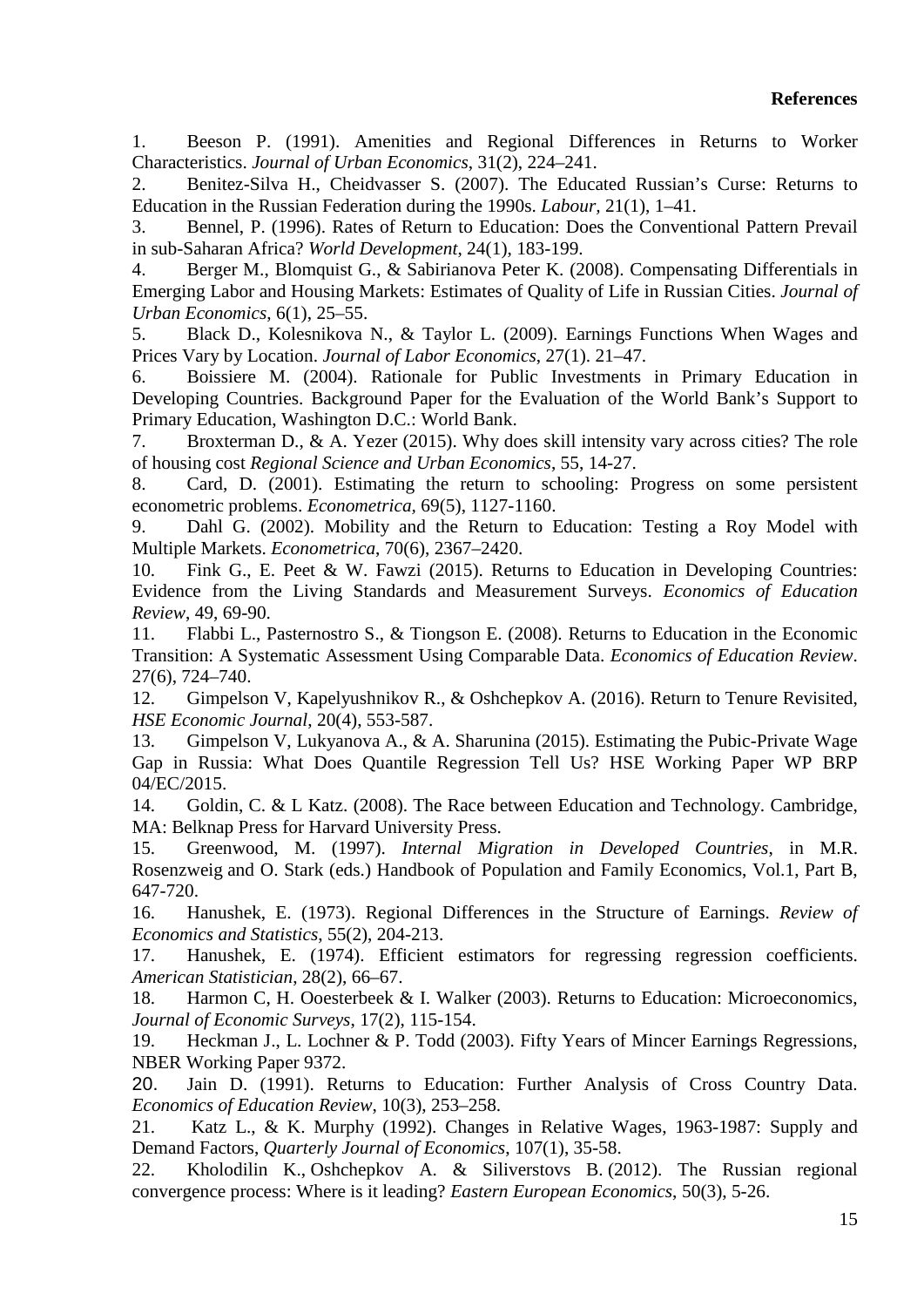23. Kim D., F. Liu & A. Yezer (2009). Do inter-city differences in intra-city wage differentials have any interesting implications? *Journal of Urban Economics*, 66(3), 203-209.

24. Lehmann H., & Silvagni J. (2013). Is There Convergence of Russia's Regions? Exploring the Empirical Evidence: 1995–2010. IZA Discussion Paper 7603.

25. Lewis, J. & Linzer, D. (2005). Estimating Regression Models in Which the Dependent Variable is Based on Estimates. *Political Analysis*, 13(4), 345-364.

26. Lkhagavasuren D., (2014). Education, mobility and the college wage premium. European Economic Review, 67, 159-173.

27. Lukyanova A. (2010). Returns to Education in Russia: Evidence from Meta-Analysis. HSE Economic Journal, 10(3), 326-348 (In Russian).

28. Machin S., K. Salvanes, and P. Pelkonen (2012). *Journal of the European Economic Association*, 10(2), 417-450.

29. Malamud O. & A. Wozniak (2012). The Impact of College on Migration: Evidence from the Vietnam Generation, Journal of Human Resources, 47(4), 913-950.

30. Mincer, J. (1974). Schooling, Experience, and Earnings. New York: National Bureau of Economic Research.

31. Montenegro C., & Patrinos H.A. (2014). Comparable Estimates of Returns to Schooling Around the World. World Bank Policy Research Working Paper 7020.

32. Moretti, E., (2004). Human Capital Externalities in Cities, in G. Duranton, J. Vernon Henderson, and W. Strange (eds.) Handbook of Regional and Urban Economics, Ch.51, Vol.4, 2243-2291.

33. Moretti, E., (2013). Real Wage Inequality. *American Economic Journal: Applied Economics*, 5(1), 65–103

34. Murphy, K. & Welch, F. (1992). The structure of wages. *Quarterly Journal of Economics*, 107(1), 285–326.

35. Oshchepkov A. (2015). *Compensating Wage Differentials Across Russian Regions*, in C. Mussida and F. Pastore (Eds.) AIEL Series in Labour Economics: Geogrpahical Labour Market Imbalances, Berlin: Springer Berlin Heidelberger.

36. Oshchepkov A., & R. Kapelyushnikov (2015). Regional labour markets: 15 years of differences, National Research University Higher School of Economics Working Paper WP3/2015/10.

37. Peracchi F. (2006). *Educational Wage Premia and the Distribution of Earnings: An International Perspective,* in E. Hanushek and F. Welsch (eds) the Handbook of the Economics of Education, Volume 1, 189-254.

38. Psacharopoulos, G. (1985). Returns to education: a further international update and implications, *Journal of Human Resources*, 20(4), 583–604.

39. Psacharopoulos, G. (1994). Returns to investment in education: a global update, World Development, 22(9), 1325–1343.

40. Psacharopulos G., & Patrinos H. (2004). Returns to Investment in Education: A Further Update. Education Economics, 12(2), 111–134.

41. Psacharopulos G., & Patrinos H. (2018). Returns to investment in education: a decennial review of the global literature. Education Economics (available at [https://www.tandfonline.com/doi/full/10.1080/09645292.2018.1484426\)](https://www.tandfonline.com/doi/full/10.1080/09645292.2018.1484426).

42. Roback J. (1982). Wages, Rents and Quality of Life. *The Journal of Political Economy*, 90(6), 1257–1278.

43. Roback J. (1988). Wages, Rents, and Amenities: Differences Among Workers and Regions, *Economic Inquiry, 26(1), 23-41.*

44. Rosen S., (1987). *The theory of Equalizing Differences,* in O. Ashenflter and D. Card, (eds.) Handbook of Labor Economics, Ch. 12, Vol.1, 641-692.

45. Saxonhouse, G. (1976). Estimated Parameters as Dependent Variables. *American Economic Review*, 66(1), 178-183.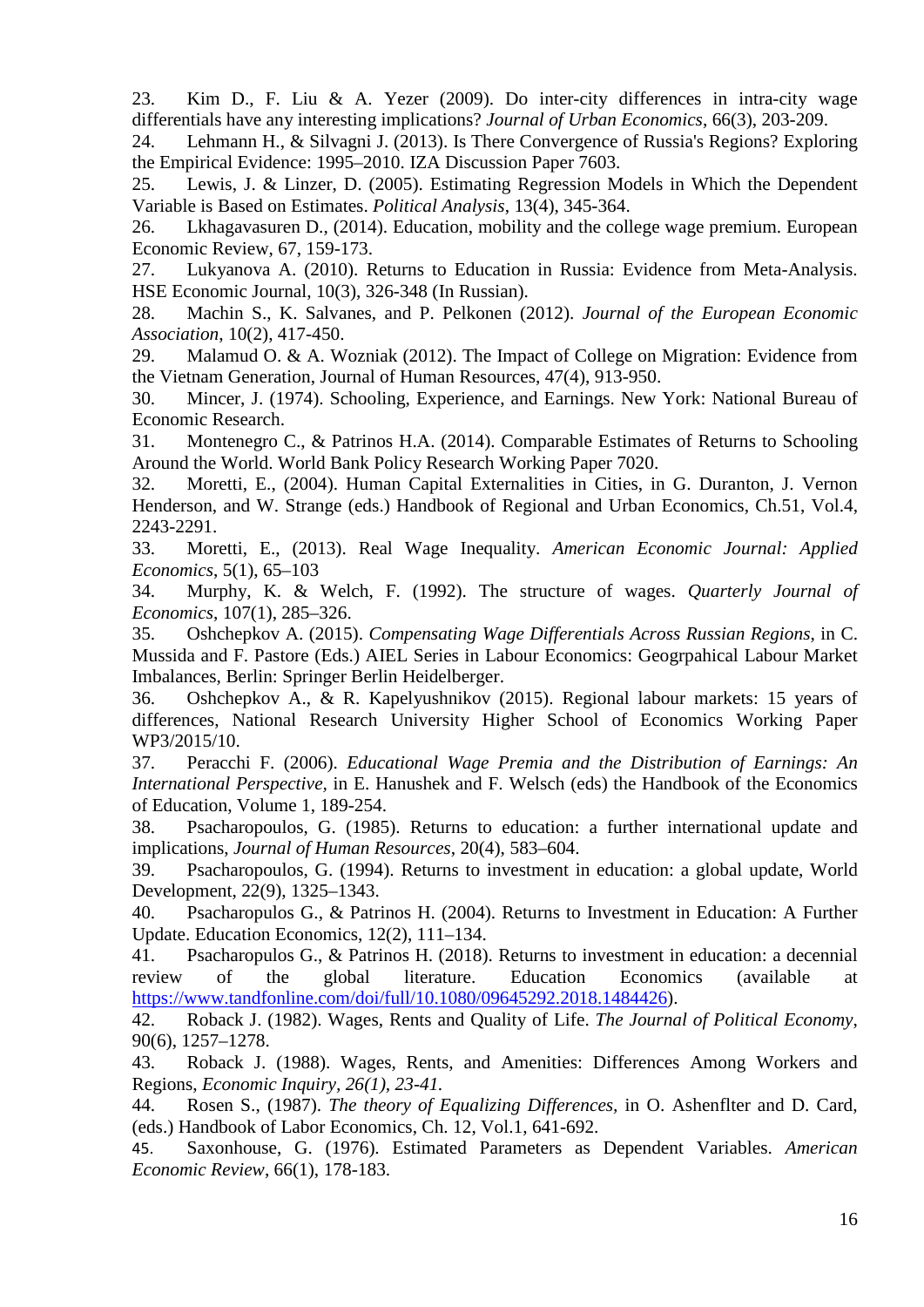46. Trostel P, Walker I., & P. Wooley (2004). Estimates of the economic return to schooling for 28 countries. *Labour Economics*, 9(1), 1-16.

47. Winters J. (2009). Wages and Prices: Are Workers Fully Compensated for Cost of Living Differences? *Regional Science and Urban Economics*, (39)5, 632–642.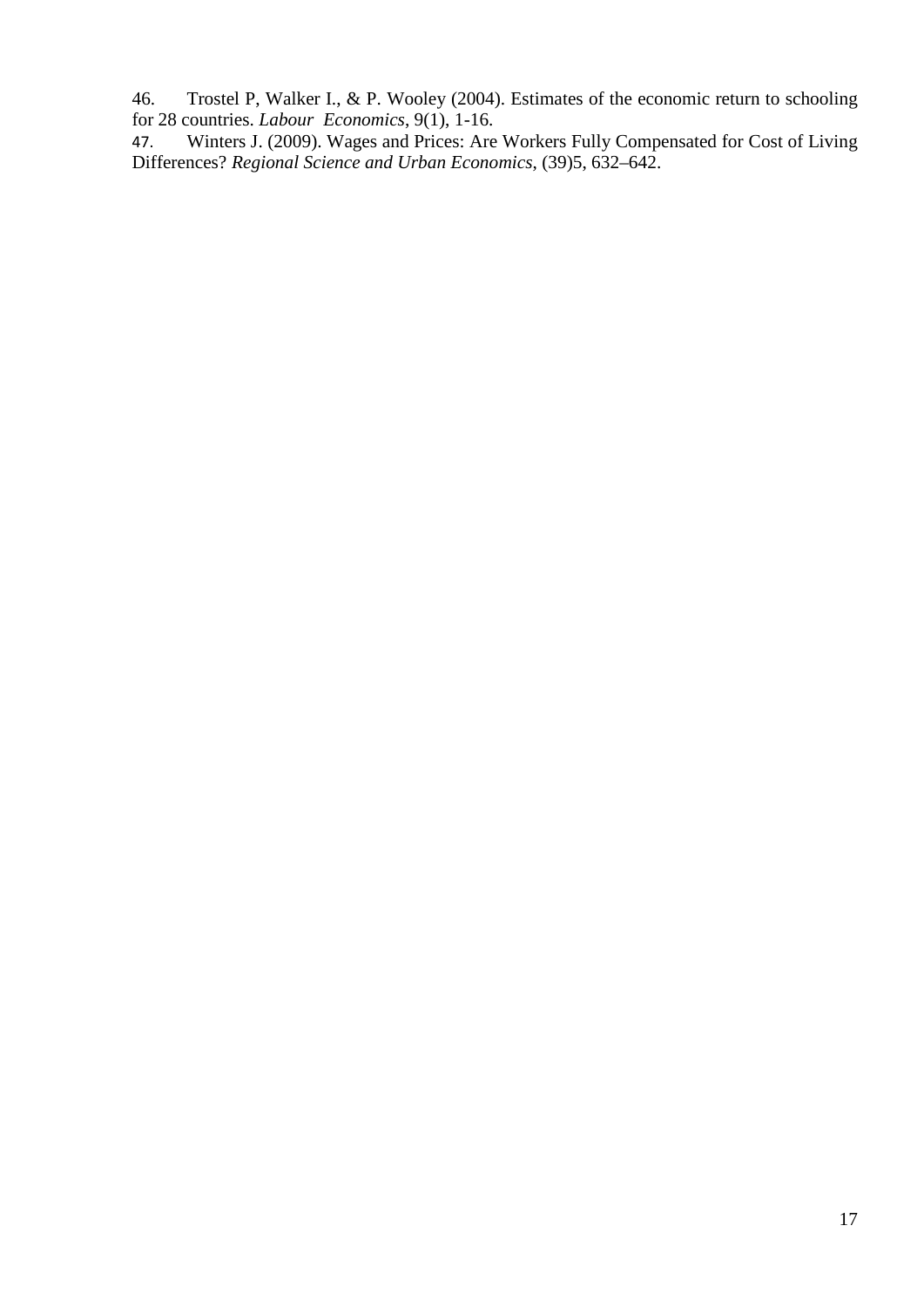

**Figure 1. Point estimates of coefficients at the higher education with their 95% confidence intervals across Russian regions in 2015 (using basic equation).**

**Figure 2. Point estimates of coefficients at the higher education (with their 95% confidence intervals) across Russian regions in 2015 (using extended equation).**

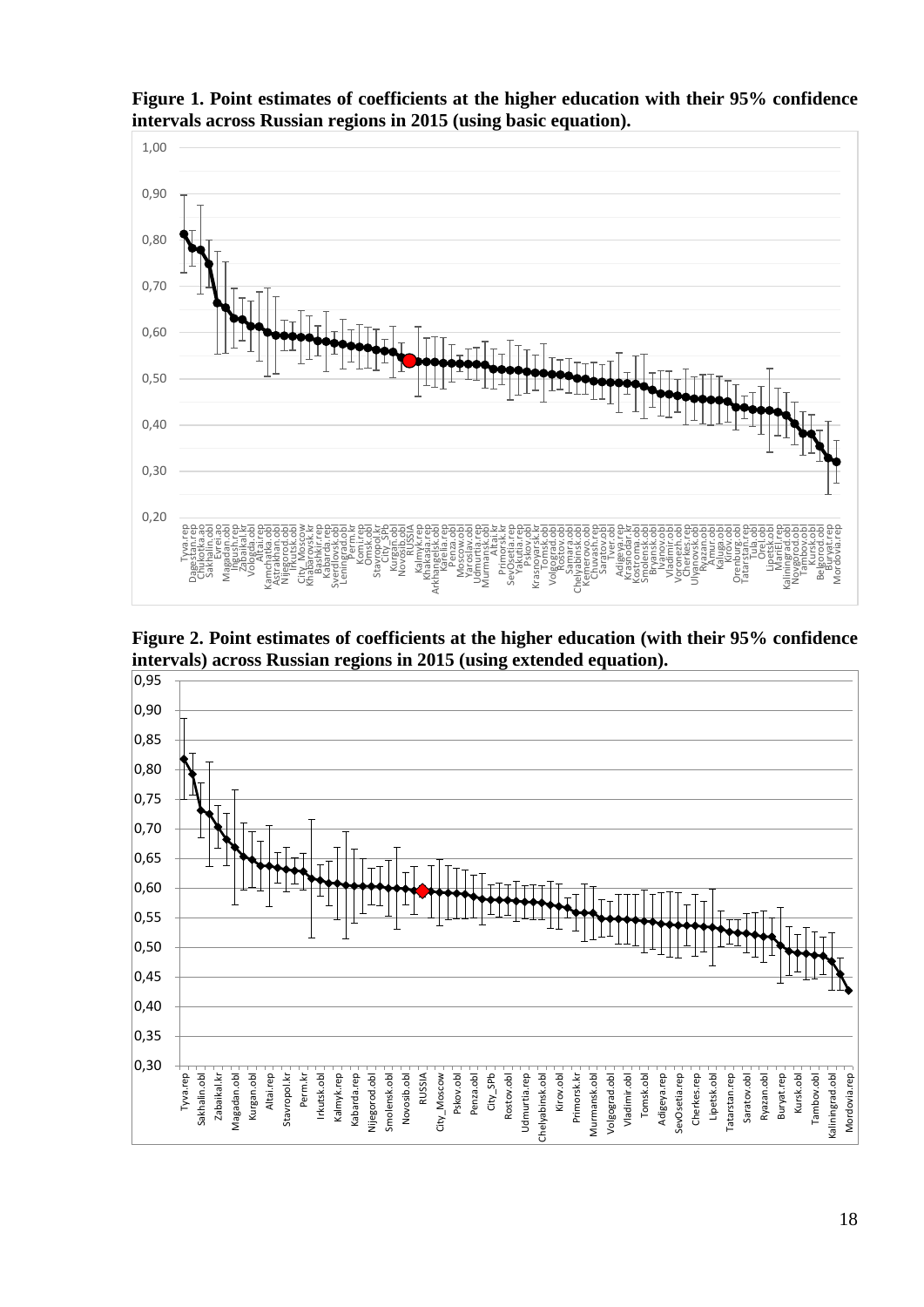**Figure 3. Choropleth map of returns to higher education (based on extended equation) across Russian regions in 2015.**



**Figure 4. Returns to higher education at the country level, OWS data, 2005-2015.**

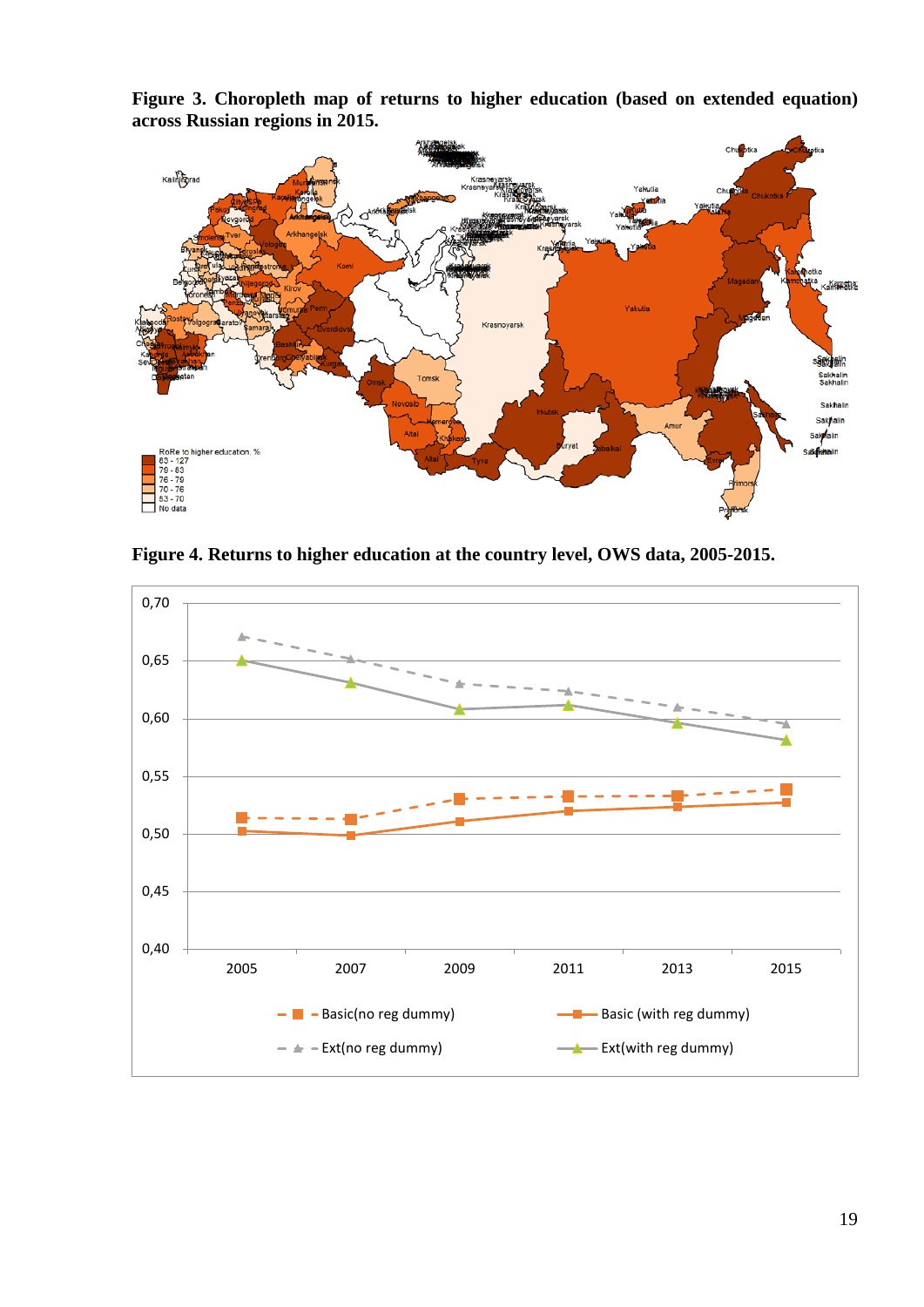

**Figure 5. Returns to higher education across Russian regions in 2005 and 2015, OWS data**

**Figure 6. Regional variation in returns to higher education in time, OWS data.**

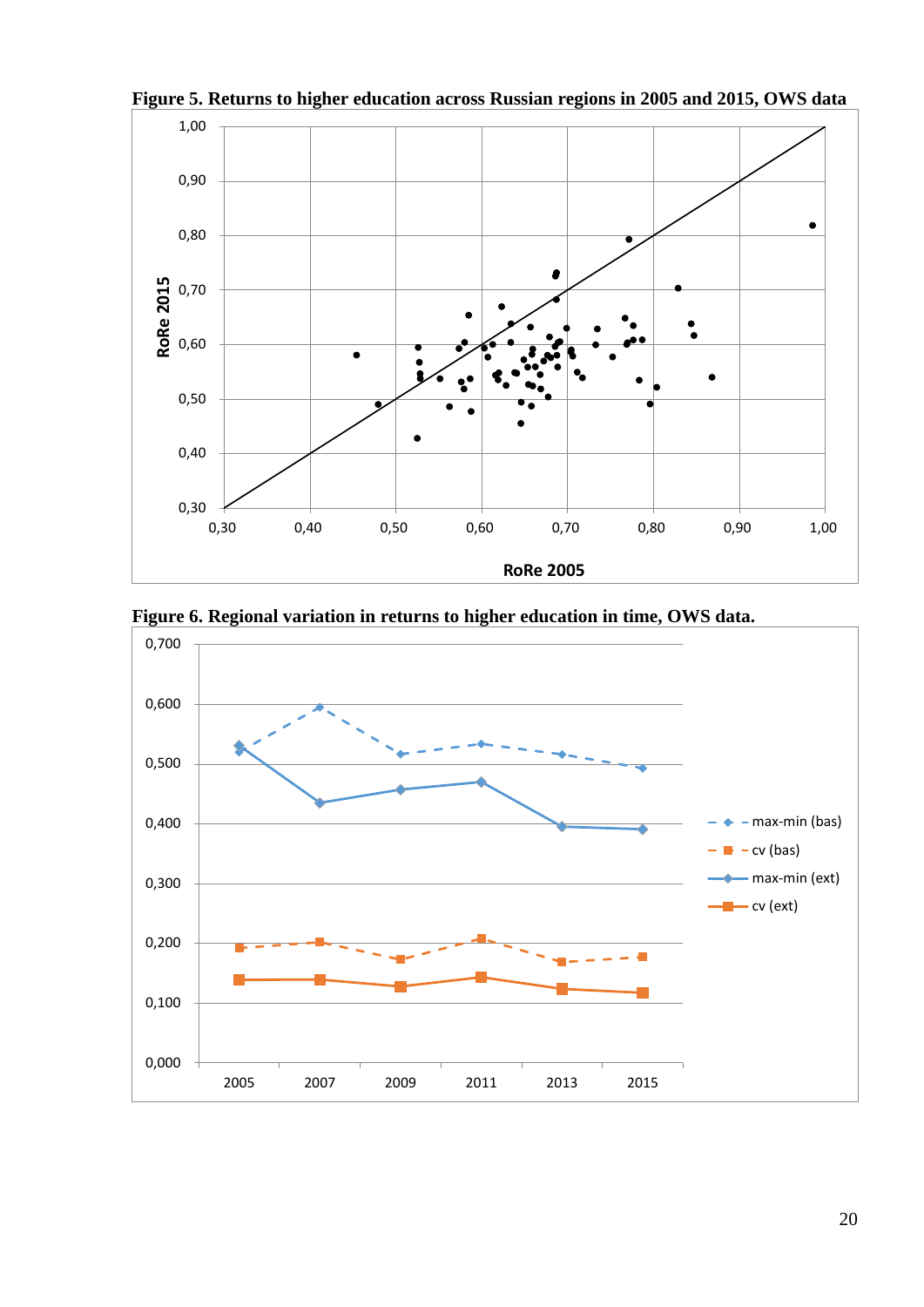| <b>Feature</b>           | <b>RLMS</b>                                   | <b>OWS</b>                                                                |
|--------------------------|-----------------------------------------------|---------------------------------------------------------------------------|
| Source of data           | Population survey                             | <b>Enterprise statistics</b>                                              |
| Representativeness       | Representative<br>for the<br>whole<br>country | Representative for the whole<br>country as well as for all its<br>regions |
| Enterprise size coverage | All, including self-employment                | Large and medium enterprises                                              |
| Industry coverage        | All                                           | All except agriculture, public<br>administration, and finance             |
| Sample size              | Around 20,000                                 | >700,000                                                                  |

**Table 1. Key differences between RLMS and OWS.**

# **Table 2. Descriptive statistics for regional-level variables used in the paper.**

| Variable                                       | N      | Mean   | Std. Dev. | Min    | Max    |
|------------------------------------------------|--------|--------|-----------|--------|--------|
| Beta estimate (bas)                            | 468    | 0.522  | 0.098     | 0.281  | 0.877  |
| Beta estimate (ext)                            | 468    | 0.620  | 0.088     | 0.390  | 0.985  |
| real GDP per cap (Rub)                         | 468    | 22284  | 12057     | 3338   | 76737  |
| % of LF with higher education                  | 468    | 25.7   | 5.6       | 14.3   | 49.7   |
| % of LF with secondary education               | 468    | 22.6   | 5.9       | 6.6    | 46.8   |
| H-to-S ratio                                   | 468    | 1.25   | 0.67      | 0.44   | 7.21   |
| Housing price (Rub for 1 sq. m)                | $462*$ | 38216  | 19293     | 8556   | 187743 |
| Infant mortality rate (per 1 000 infants born) | 468    | 8.8    | 3.1       | 3.3    | 25.7   |
| Net migration rate (per 10 000 citizens)       | 468    | $-7.8$ | 61.2      | $-499$ | 216    |
| Life expectancy at birth (years)               | 468    | 68.0   | 3.4       | 55.8   | 80.1   |

Note: \* information on housing prices is not available for the Chukotka autonomous district.

|  |  |  | Table 3. RoRHEs, regional GDPs, and relative supply of workers with higher education. |  |
|--|--|--|---------------------------------------------------------------------------------------|--|
|  |  |  |                                                                                       |  |

|                       |          | <b>DV: RoRHES</b><br>from basic specification |            | <b>DV: RoRHES</b><br>from extended specification |            |            |  |
|-----------------------|----------|-----------------------------------------------|------------|--------------------------------------------------|------------|------------|--|
|                       | 1        | 2                                             | 3          | 4                                                | 5          | 6          |  |
| real GDP per cap (ln) | $0,119*$ |                                               | $0,137**$  | 0,061                                            |            | 0,079      |  |
|                       | (0,066)  |                                               | (0,067)    | (0,067)                                          |            | (0,067)    |  |
| H-to-S ratio          |          | $0,026**$                                     | $0,029***$ |                                                  | $0,027**$  | $0,029***$ |  |
|                       |          | (0,011)                                       | (0,010)    |                                                  | (0,010)    | (0,010)    |  |
| cons                  | $-0,650$ | $0,486***$                                    | $-0,854$   | 0,054                                            | $0,624***$ | $-0,144$   |  |
|                       | (0,649)  | (0,016)                                       | (0,663)    | (0,654)                                          | (0,017)    | (0,657)    |  |
| N                     | 468      | 468                                           | 468        | 468                                              | 468        | 468        |  |
| r2                    | 0,687    | 0,687                                         | 0,696      | 0,698                                            | 0,704      | 0,708      |  |

note: \*\*\* p<0.01, \*\* p<0.05, \* p<0.1. WLS estimates. Standard errors robust to heteroscedasticity and clusterization are in parentheses. Regional and years fixed effects are controlled. H-to-S ratio is the ratio between the number of people with higher education and number of people with secondary education in the regional labor force.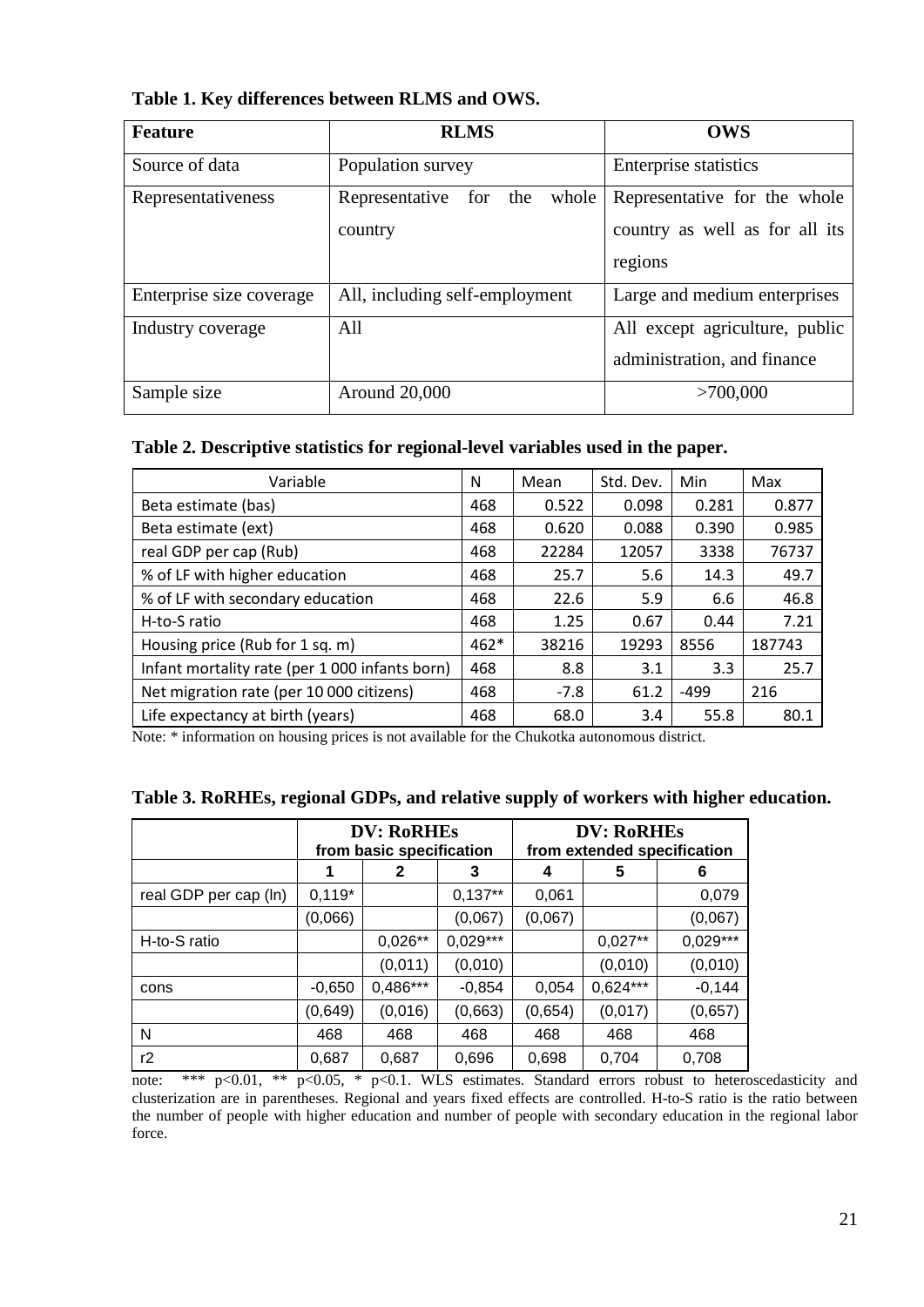|                |            | <b>DV: RoRHES</b>        |                   |         | <b>DV: RoRHES</b><br>from extended specification |            |                   |         |
|----------------|------------|--------------------------|-------------------|---------|--------------------------------------------------|------------|-------------------|---------|
|                |            | from basic specification |                   |         |                                                  |            |                   |         |
|                | 1          | $\mathbf{2}$             | 3                 | 4       | 5                                                | 6          | 7                 | 8       |
| In_price_house | $-0,006$   |                          |                   |         | 0,014                                            |            |                   |         |
|                | (0,022)    |                          |                   |         | (0,021)                                          |            |                   |         |
| life_exp       |            | $0.013***$               |                   |         |                                                  | $0,017***$ |                   |         |
|                |            | (0,005)                  |                   |         |                                                  | (0,004)    |                   |         |
| mlad           |            |                          | 0,003             |         |                                                  |            | 0,003             |         |
|                |            |                          | (0,004)           |         |                                                  |            | (0,004)           |         |
| k_migr         |            |                          |                   | 0,000   |                                                  |            |                   | 0,000   |
|                |            |                          |                   | (0,000) |                                                  |            |                   | (0,000) |
| cons           | $0,568***$ | $-0,345$                 | 0,476*** 0,512*** |         | $0,516**$                                        | $-0,442$   | 0,620*** 0,651*** |         |
|                | (0, 214)   | (0, 329)                 | (0,053)           | (0,010) | (0, 207)                                         | (0, 284)   | (0,049)           | (0,011) |
| N              | 462        | 468                      | 468               | 468     | 462                                              | 468        | 468               | 468     |
| r2             | 0,680      | 0,687                    | 0,682             | 0,681   | 0,697                                            | 0,708      | 0,697             | 0,696   |

**Table 4. RoRHEs and generalized indicators of regional (dis)amenities (controlling for region fixed effects).**

note: \*\*\* p<0.01, \*\* p<0.05, \* p<0.1. WLS estimates. Standard errors robust to heteroscedasticity and clusterization are in parentheses. Region and year fixed effects are controlled.

| Table 5. RoRHEs and generalized indicators of regional (dis)amenities (not controlling for |  |  |
|--------------------------------------------------------------------------------------------|--|--|
| region fixed effects).                                                                     |  |  |

|                          | <b>DV: RoRHES</b> |              |                          |             | <b>DV: RoRHEs</b>           |             |            |             |
|--------------------------|-------------------|--------------|--------------------------|-------------|-----------------------------|-------------|------------|-------------|
|                          |                   |              | from basic specification |             | from extended specification |             |            |             |
|                          | 1                 | $\mathbf{2}$ | 3                        | 4           | 5                           | 6           |            | 8           |
| housing price (ln)       | $0,034*$          |              |                          |             | 0,000                       |             |            |             |
|                          | (0,020)           |              |                          |             | (0,020)                     |             |            |             |
| life expectancy at birth |                   | $-0,009**$   |                          |             |                             | $-0.012***$ |            |             |
|                          |                   | (0,004)      |                          |             |                             | (0,003)     |            |             |
| infant mortality rate    |                   |              | $0,011***$               |             |                             |             | $0,010***$ |             |
|                          |                   |              | (0,003)                  |             |                             |             | (0,003)    |             |
| net migration rate       |                   |              |                          | $-0,000***$ |                             |             |            | $-0,000***$ |
|                          |                   |              |                          | (0,000)     |                             |             |            | (0,000)     |
| cons                     | 0,176             | 1,119***     | $0,391***$               | $0,512***$  | $0,649***$                  | $1,403***$  | $0,541***$ | $0,655***$  |
|                          | (0, 198)          | (0, 247)     | (0,036)                  | (0,010)     | (0, 188)                    | (0, 183)    | (0,035)    | (0,010)     |
| ΙN                       | 462               | 468          | 468                      | 468         | 462                         | 468         | 468        | 468         |
| r2                       | 0,023             | 0,071        | 0,076                    | 0,055       | 0,125                       | 0,235       | 0,197      | 0,230       |

note: \*\*\*  $p<0.01$ , \*\*  $p<0.05$ , \*  $p<0.1$ . WLS estimates. Standard errors robust to heteroscedasticity and clusterization are in parentheses. Year fixed effects are controlled.